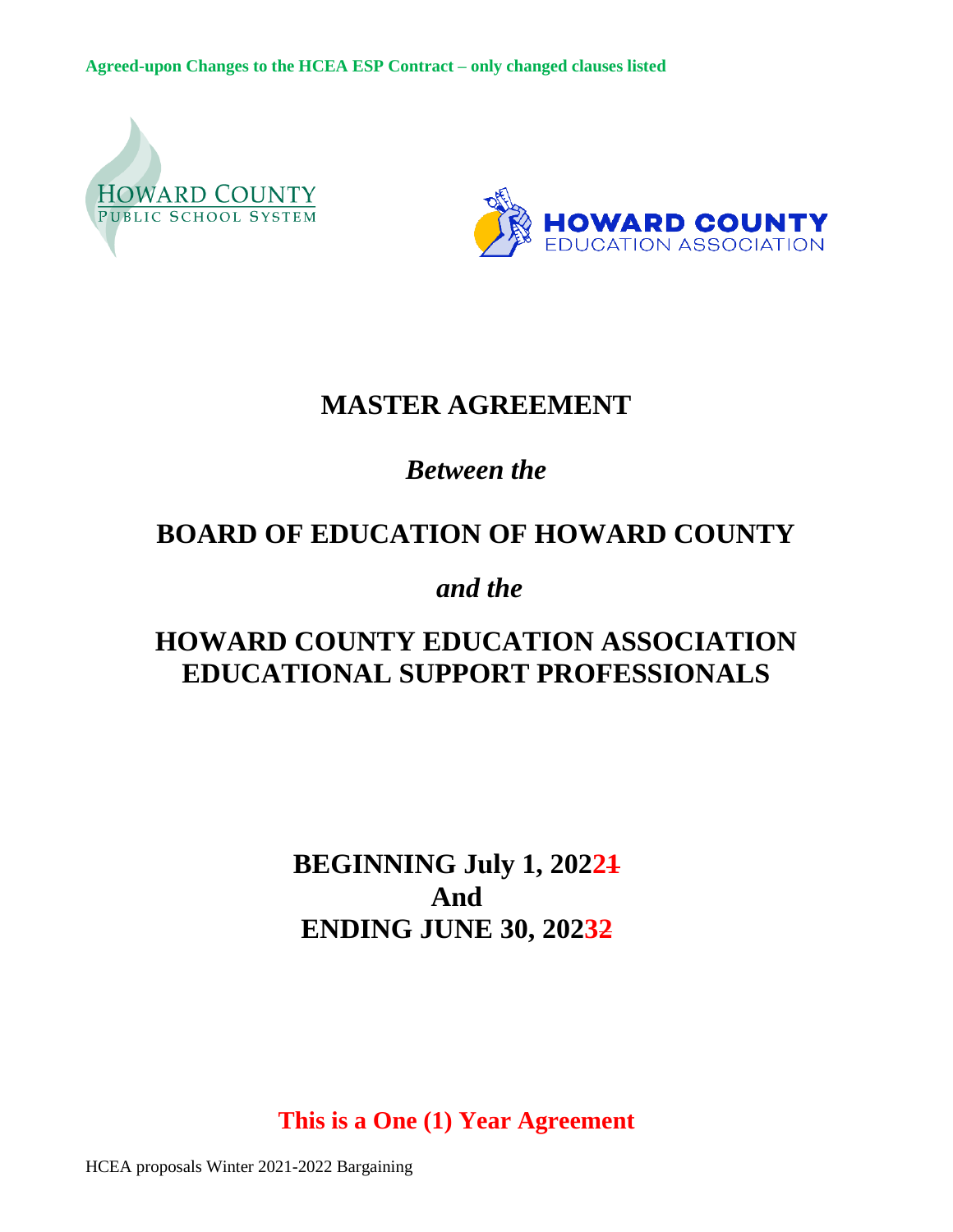#### **TABLE OF CONTENTS**

Note that table of contents will need to be re-lettered appropriately

## **ARTICLE 1 RECOGNITION**

1.5

**I.** Accumulated – For the purpose of this agreement, the term "accumulated" shall refer to earned leave, not unearned leave.

1.7 It is recognized that the Board of Education may contract out work. However, the Board of Education will notify HCEA prior to contracting out work that will result in the loss of jobs for bargaining unit members. Additionally, the Board of Education will encourage the private contractor to hire displaced employees. The Board agrees to provide written notice to the Association within 14 days of entering into a subcontracting agreement under which educational services are provided to students.

#### **ARTICLE 2 NEGOTIATION PROCEDURE**

- 2.1. Both parties agree to negotiate in good faith as prescribed in Section 6-401, et seq., Education Article of the Annotated Code of Maryland. The parties agree to utilize the contents and format of the Agreement in effect as the basis for proposals for negotiation in the new Agreement. This is understood to mean that:
	- A. Items in the existing Agreement which remain satisfactory to both parties would be continued as part of the new Agreement.
	- B. Items in the existing Agreement which are believed in need of change, deletion, or addition by either party may be the subjects of new proposals for negotiation.
	- C. Items not included in the existing Agreement but believed desirable for consideration in the new Agreement by either party may be proposed as additions to the existing Agreement.

Negotiations shall begin no later than December  $1<sup>st</sup>$  unless a later date is mutually acceptable to both parties. All issues proposed for negotiations shall be detailed in writing and submitted by the Association to the Board or its delegated representatives not later than the first negotiating session. The Board shall submit in writing to the employee representatives all additional issues upon which it wishes to negotiate no later than the first negotiating session.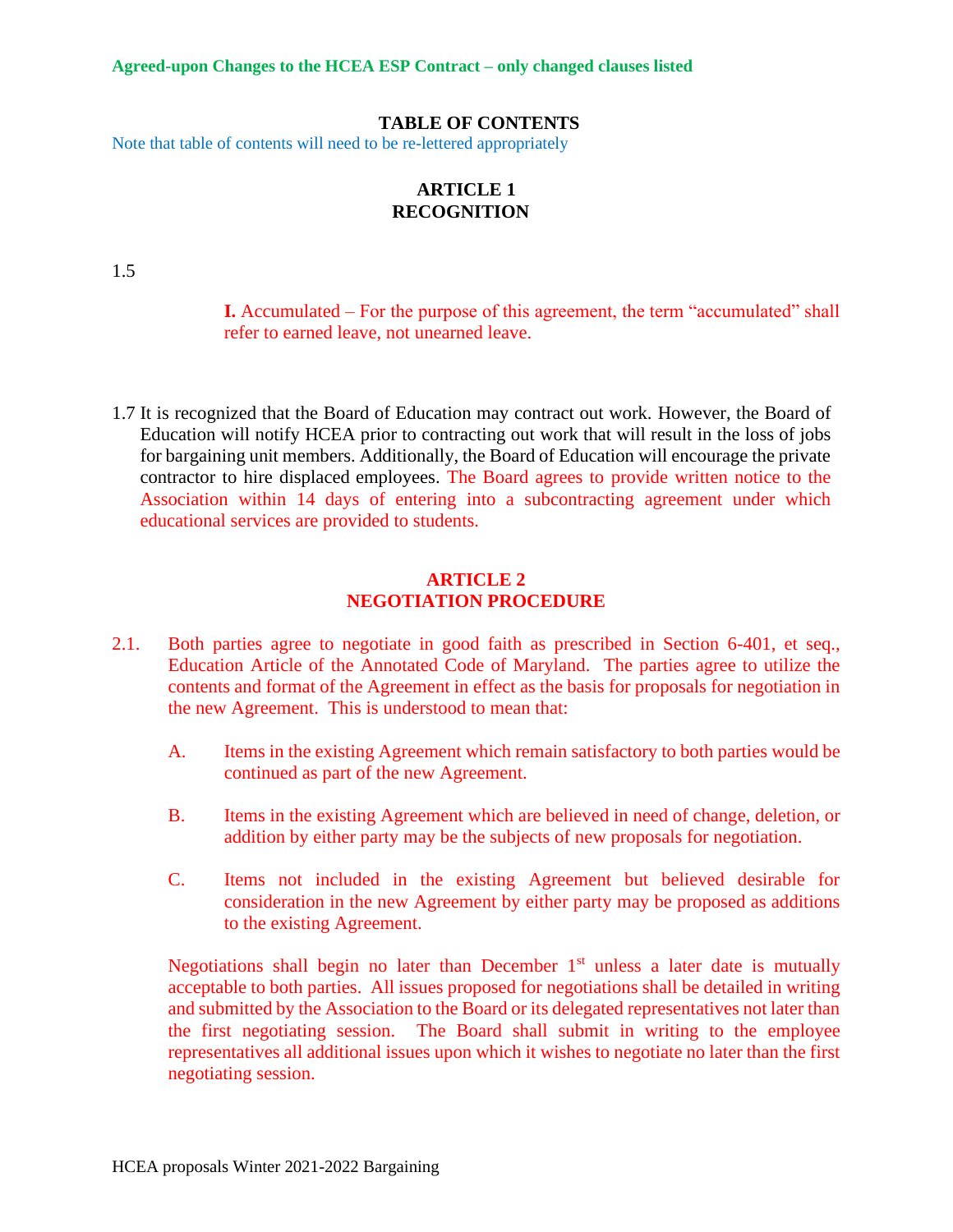- 2.2 Neither party shall have any control over the selection of consultants or negotiation representatives of the other party.
- 2.3 Negotiation sessions shall be closed meetings held as frequently as necessary and, unless mutually agreed otherwise, at a time other than the regular school day for students, to complete the negotiations by the stated completion date.
- 2.4 If agreement has not been reached or at the request of either party, the provisions for handling an impasse as provided by Education Article, 6-408 (e) of the Annotated Code of Maryland, shall apply.

### **ARTICLE 3 2 GRIEVANCE PROCEDURE**

3.2 F. 4. After the Board is advised by the Association of a decision to submit a grievance to binding arbitration under paragraph F, the Board and the Association may within 15 school days agree to a pre-arbitration conference as set forth in G. (old #4 becomes new #5)

3.2 G. Pre-Arbitration: The pre-arbitration conference shall be held with representatives of the Board, the Association, and the Grievant, at their option, for the express purposes of settlement. During this conference both parties shall may present exhibits, stipulate all possible facts of the case and agree to the authenticity of all documents.

If a pre-arbitration conference is held without the presence or participation of the Grievant, the Association shall have full authority to act on behalf of the Grievant.

HCEA shall give the HCPSS Board at least 7 calendar days' advance notice of its intent to vote on proceeding to arbitration. Either the HCEA Board of Directors or the Board may submit a summary statement detailing their position to be shared with the other Board prior to a final vote on proceeding to arbitration.

## **ARTICLE 4 3 ASSOCIATION RIGHTS**

- 4.1 No Reprisals No reprisals shall be taken against any employee who exercises their rights under this Agreement., There will be no reprisals of any kind taken against any employee solely by reason of their membership in the Association or for participation in any of its lawful activities.
- 4.2 Bulletin Boards The Board will provide one (1) bulletin board with unobstructed access at each school in an appropriate location. There will be bulletin board space of appropriate size reserved for the Association, in an appropriate place in each school building, for the purpose of displaying notices, circulars, and such material. Copies of all such material will be given to the building principal, but their advance approval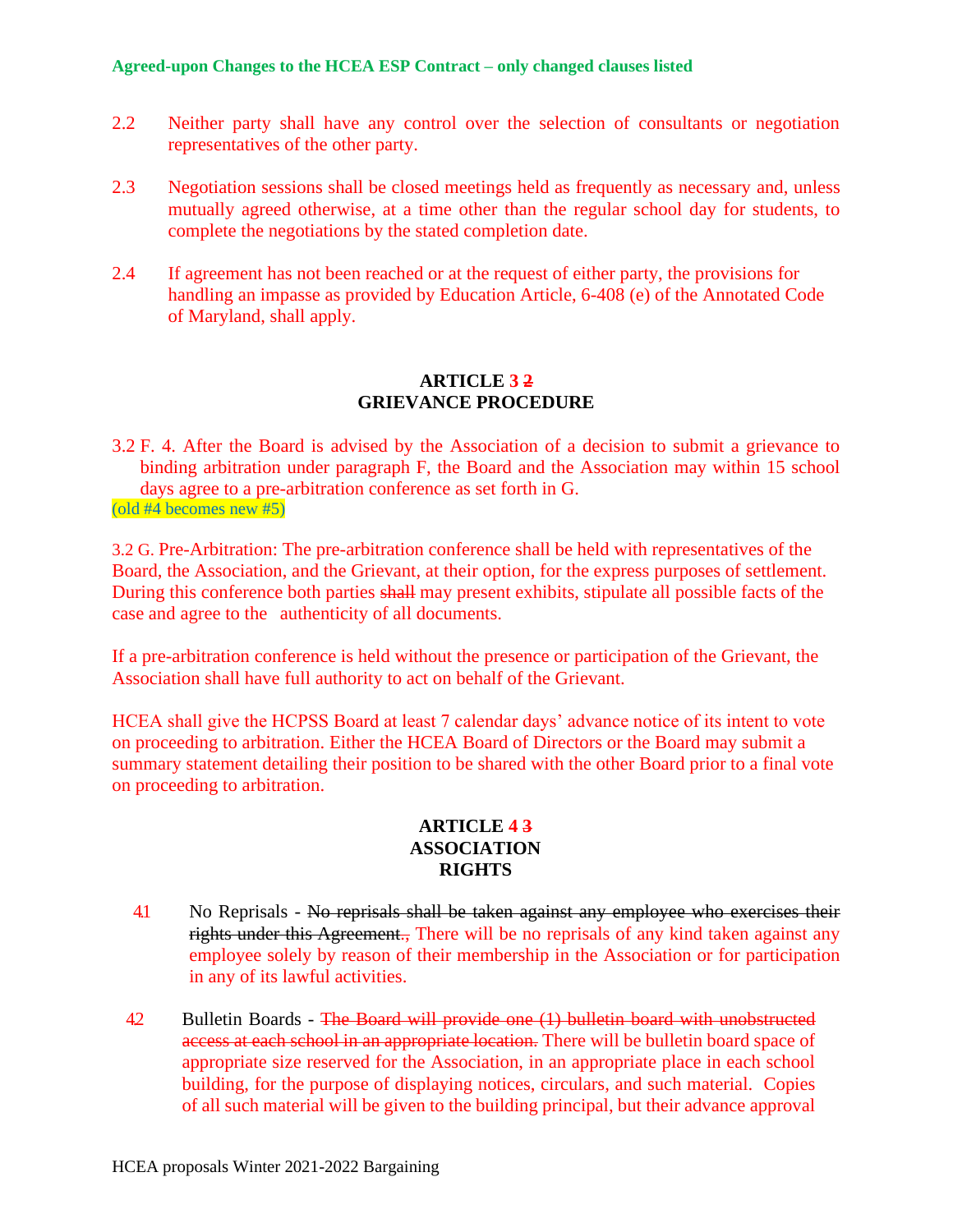will not be required.

- 4.4 Association Meetings The Association shall be permitted to use school facilities for meetings at reasonable times and upon meeting all appropriate application and utilization procedures established by the Community Services Office. The administrator of the building in question will be contacted in advance about any such meeting. The Association shall continue to use school buildings without cost at reasonable times for meetings provided the use of the building shall not result in any additional cost to the Board. The administrator of the building in question will be notified in advance of the time and place of all such meetings.
- 4.5 Access to Buildings Schools In order for the Association to properly administer this Agreement, Association officers or employees will have access to all school system buildings and all employees, provided that the exercise of this right will not interfere with the educational program and provided that access does not interfere with assigned duties. The school administrator or department supervisor shall make the determination regarding interference. The Association representative will check in at the front office at the building upon his/her arrival. In order for the Association to properly fulfill this Agreement for the benefit of all ESP and the welfare of the school system, the Association representative may visit schools and talk with ESP, provided the exercise of this right will not interfere with the educational program. The Association representative will check in at the front office and identify themselves as an Association representative to the front office staff of the school upon their arrival.
	- 4.7 Board Meetings The Association will be provided a written copy of the Board meeting agenda prior to the meetings. A copy of approved minutes will be provided in writing to the Association promptly following such meetings.

Items pertaining to the ESP unit, shall be included under the HCEA report item on the Board's agenda.

- 4.8 Dues Deduction The Board agrees to deduct from the pay of each employee covered by this Agreement all Association dues as said employee individually and voluntarily authorizes to be deducted through an appropriate written authorization form prepared by the Association. An employee's written authorization shall be irrevocable for a period of one (1) year and shall renew itself thereafter, from year to year, subject each year to revocation in writing on or by September 15. The deductions shall be made in twenty (20) equal installments, beginning with the last pay in September or the first pay in October. The list of names and dollar amounts of those Association members who authorize or revoke deductions shall be presented to the finance department at least ten (10) calendar days prior to the first pay date for employees.
- 4.9 Employee Lists The Board shall provide the Association with the name, position classification, work location, home address, home and work telephone numbers, personal cell phone number and work email address of each employee eligible for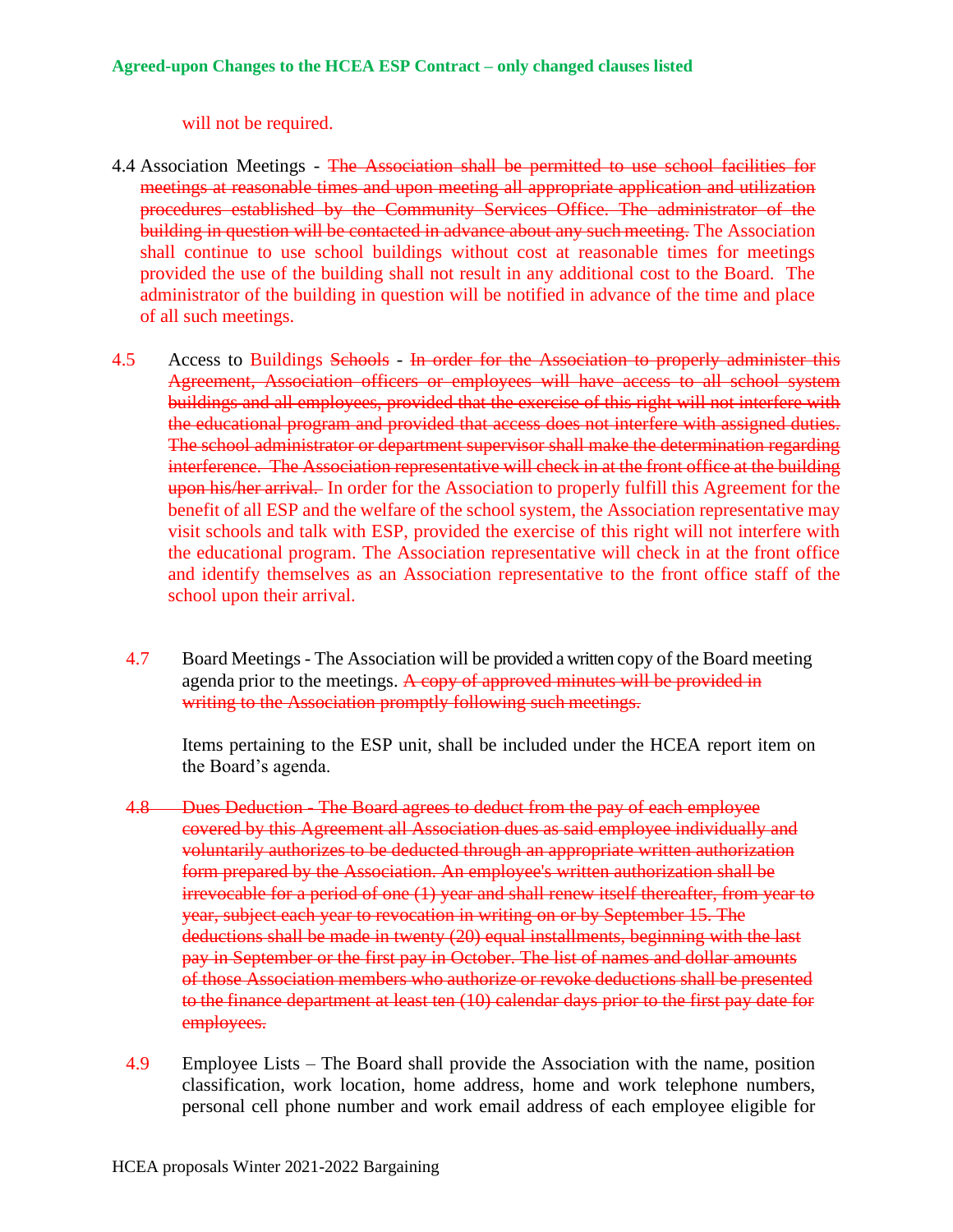representation by the Association. Said bargaining unit lists shall be provided on a quarterly basis, however, the information for new hires shall be provided with 30 days of hire.

Each quarter, the Association will be provided the names of retired ESP unit members*.*

The Association recognizes that the Board can only submit information actually provided by the employee.

4.11 The Association shall receive copies of all policies and all circulars, including those that affect wages, hours, or working conditions of employees. The Board of Education shall provide the Association with copies of all policy changes or directives issued by the Board or Central Office administrative personnel that affect wages, hours, or conditions of employment of ESP employees. The Board shall provide the Association written notification of any change to a position description (for positions covered under this agreement) as soon as reasonably possible.

This language is not subject to the grievance process.

#### 3.14 Each quarter, the Association will be provided the names of retiring ESP unit members*.*

- 4.15 The Superintendent shall be available upon reasonable request to meet with representatives of the Association.
- 4.16 The administrator/supervisor of each building shall be available upon reasonable request of Association representatives to discuss questions relating to the implementation of this Agreement in his/her building. The appropriate administrator or supervisors shall be available upon reasonable request of Association representatives to discuss questions relating to the implementation of this Agreement.
- 4.17 The Association representative will have the right to schedule meetings of the employees before or after school work days or, at any other times which do not disrupt the normal school program.
- 4.20 Association representatives and the Board of Directors members shall may be permitted to leave the school building immediately following student dismissal in those schools dismissing students at 3:15 or later with approval of their immediate supervisor for the purpose of attending scheduled Association meetings. Such early departure shall not exceed two (2) times per month.

4.21 Employees interested in terminating HCEA/ESP membership must submit a written withdrawal to the HCEA/ESP office between August 10 and August 31 to avoid membership costs the following year. If a withdrawal of membership occurs after August 31, full membership dues will be deducted by payroll for that year unless there are insufficient funds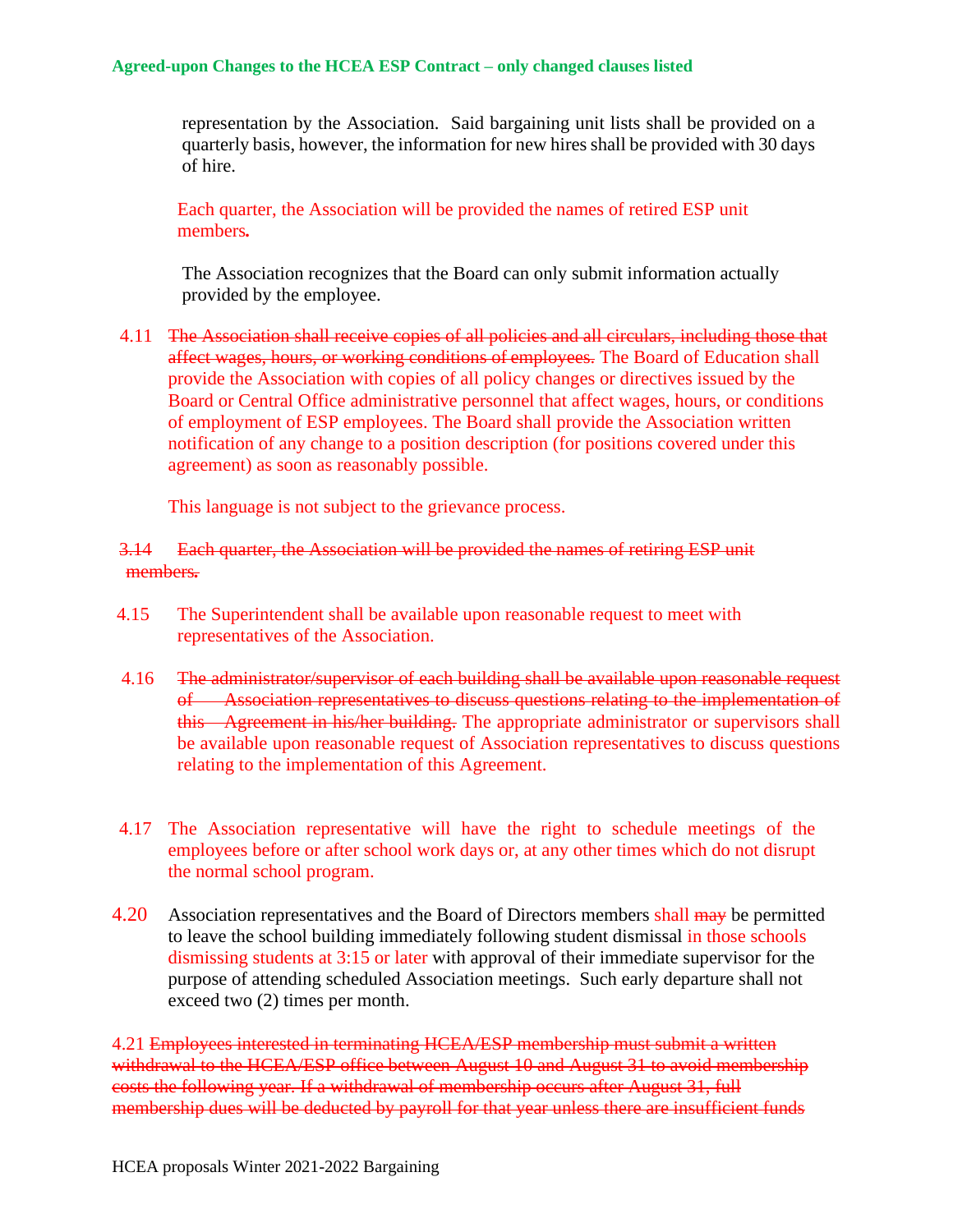in the employee's final paycheck, then HCEA will be responsible for collecting any balance that remains outstanding.

Employees interested in terminating HCEA/ESP membership must submit a written withdrawal to the HCEA/ESP office. If the written request is not received during the withdrawal window, on or before September 15<sup>th</sup>, membership costs will be collected for the entire year. If a withdrawal of membership occurs after September 15<sup>th</sup>, full membership dues will be deducted by payroll for that year unless there are insufficient funds in the employee's final paycheck, then HCEA will be responsible for collecting any balance that remains outstanding.

4.24 The Association and the Board agree that it is mutually advantageous to have Association bargaining units represented on HCPSS Board policy groups and committees.

4.25 The parties will study the feasibility of negotiating provisions under which HCEA employees that implement employee benefits in the contractual agreement (ie., sick leave bank, family crisis leave, Help A Child, etc…) will be considered employees under the HCPSS plan document and be eligible to participate in the HCPSS health insurance.

## **ARTICLE 5 4 EMPLOYEE RIGHTS**

- 5.1 No employee will be discharged or disciplined, as defined by Board policy, without cause. This shall not apply to the discharge or discipline of a probationary employee. Probationary employee in this context does not include an employee who is serving a new re-evaluation period due to promotion.
- 5.3 Freedom of Association Participation in any religious, political, or lawful Association activity shall not be grounds for any discrimination or disciplinary action.

Each employee will be entitled to full rights of citizenship, and no religious or political activities of any such employee or the lack thereof will be grounds for any discipline or discrimination with respect to the professional employment of such person provided they do not affect their work performance.

5.4 Personnel Files- Individual personnel files located at the Board office shall bemaintained in accordance with the following procedures:

- 5.3.a No material related to an employee's conduct, service, character, or personality shall be placed in the file unless it is signed by the person submitting the information. The employee shall be given the opportunity to acknowledge that they have read such material by affixing their signature on the actual copy tobe filed, with the understanding that such signature merely signifies that they have read the material to be filed and does not necessarily indicate agreement with its contents.
- 5.3.b The employee shall have the right to answer any material filed, and their answer shall be attached to the file copy.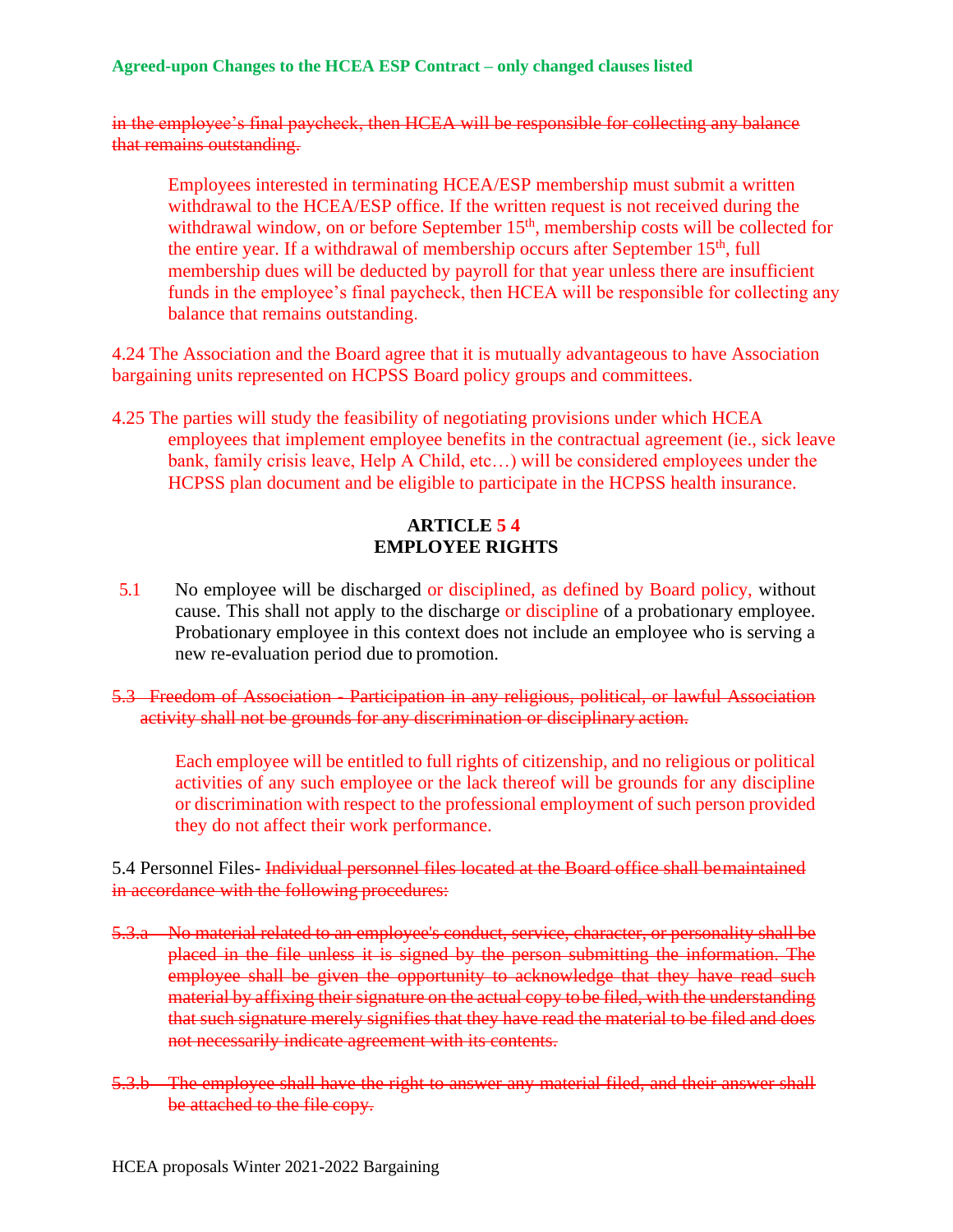- 5.3.c An employee shall be permitted to examine their file, except for employment references, at all reasonable times by appointment. The employee shall also be provided with an opportunity to review any additional documents to be relied on in any grievance procedure.
	- 5.3.d An employee's file shall be open to inspection only by those persons whose official responsibilities require such inspection.
	- 5.3.e The official personnel file for each employee shall be located in the Office of Human Resources.
	- A. Employees shall have the right, upon request, to review the contents of their personnel file, maintained by the Office of Human Resources, in the presence of a Human Resources administrative staff member, and to receive copies at Board expense of any documents contained therein which are not available from the original source or which the employee had not previously received. An employee shall be entitled to have a representative(s) accompany them during such review. The Board will protect the confidentiality of personal references, academic credentials, and other similar documents.
	- B. No material derogatory to an employee's conduct, service, character, or personality will be placed in their personnel file, maintained by the Office of Human Resources, unless the employee has had an opportunity to review such material by affixing their signature to the copy to be filed with the express understanding that such signature in no way indicates agreement with the contents thereof. They will also have the right to submit a written answer to such material and their answer will be reviewed by the appropriate administrator and attached to the file copy.

#### **ARTICLE 6 5 PERSONNEL EMPLOYMENT**

- 6.1 D. Secretarial, clerical, floating nurses, food and nutrition service assistants and central office technical personnel may apply for a voluntary transfer anytime during the school year when an appropriate position is available; criteria in  $(6.1)$  above shall apply.
- 6.6 Placement on the salary schedule –Employees hired on or after July 1, 2014 Newly hired or promoted employees will receive credit for related work experience as identified in the job posting as acceptable experience.
	- A. To qualify, the experience must be continuous experience ending no more than four years prior to the hire date.
		- i. Be full time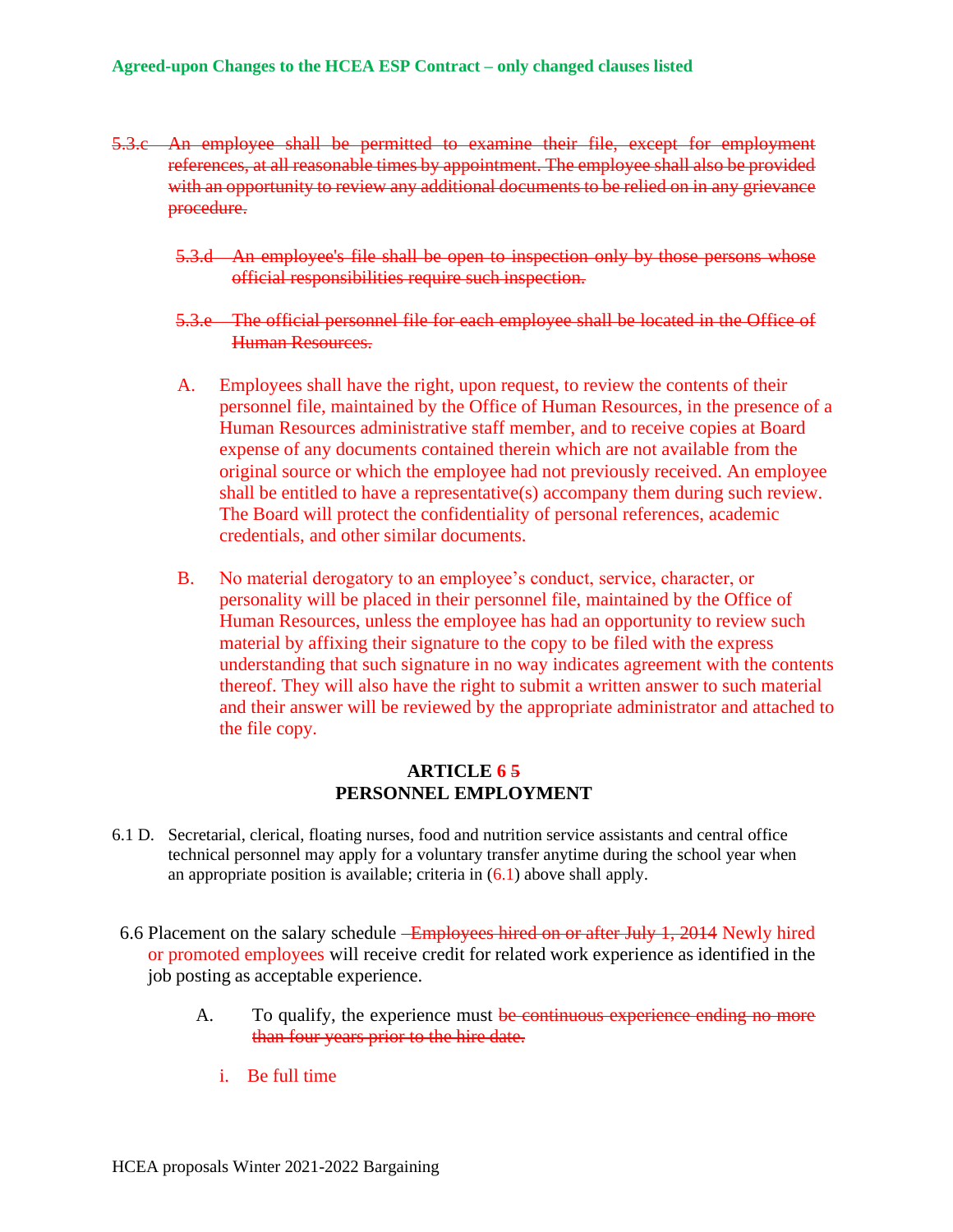ii. Last at least three years

iii. Have a gap of three (3) years or less

- iv. In total not have ended more than three years prior to hire or promotion
- 6.9 All school-based members employees will be notified in writing no later than three  $(3)$ working days prior to by July  $15$  of their tentative assignment for the forthcoming year. All employees will be given electronic access to their salary schedules, sick leave and personal leave accumulated for the forthcoming year no later than July 30, except in cases of emergency. Any employee may request and receive email or written confirmation of the salary and leave information identified in this section.

This section does not apply to involuntary transfers or employees returning from leave.

6.10 The superintendent may choose to designate up to one (1) employee who is nonprobationary and is selected by the Howard County Public School System and the Association to be granted a role as an employee on special assignment at the current step and lane on their current salary scale for one (1) year for the purpose of engaging in collaborative HCPSS-Association activities.

> 1.An individual designated to serve in this position shall become or remain a fulltime employee of the Howard County Public School System. For individuals who are part-time prior to serving in this position, there is no guarantee of a return to a part-time position once the position expires.

2. Upon completion of their term(s), the individual will return to their original position or a similar position and salary.

## **ARTICLE 7 6 EVALUATION**

7.8 Performance - Any employee whose performance is less than satisfactory shall be informed in writing. At least one conference identifying areas of unsatisfactory performance shall be held with the employee at least 30 calendar days prior to the year-end evaluation. For any observation less than satisfactory, the evaluator shall provide written suggestions for improvement. the evaluator must document the specifics related to the overall evaluation and attach evidence to note that the employee has received assistance directed toward improving the employee deficiencies in the areas specified.

### **ARTICL E 8 7 LEAVES**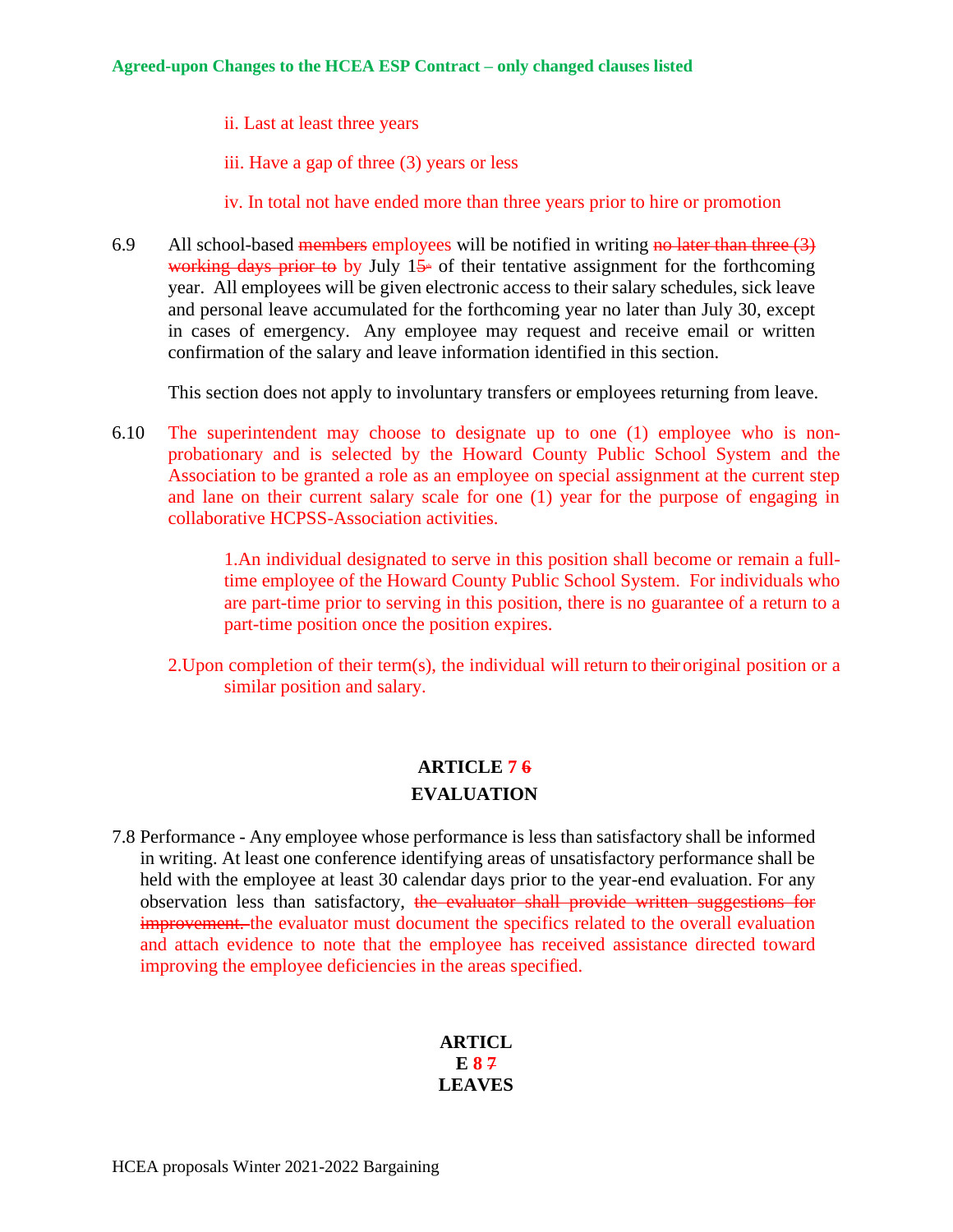- 8.1 A. Unless otherwise noted in this section, sick leave shall be used for the personal health needs of the employee.
- 8.1 B. Rate Employees shall earn one (1) day per month of paid sick leave, the annual total of which shall be available on the second at the beginning of the first duty day of the work or school duty year. Employees who vacate their position and who have used more sick leave than earned shall be required to reimburse the Board and/or have their pay adjusted for the appropriate amount of days.
- 8.1 D. All employees may use their accumulated sick leave as of the first day of the duty year, even if they have not been able to report for duty on that day, provided the employee presents evidence of eligible illness.

Note that the old Letters  $D & E$  will become new Letters  $E & E$ .

- 8.1 E. Employees who do not receive annual leave will be allowed to use sick leave for an illness in the immediate family or of same-sex domestic partner.
- 8.2 A. Three (3) days of paid personal leave per year shall be provided to each 10-month employee. Four (4) days of paid personal leave per year shall be provided to each 11-month and 12-month employee.
- 8.2 B. Accumulation Unused personal leave shall be allowed to be accumulated, up to a maximum of five (5) days<del>, with no more than four (4) days to be used consecutively</del>. Any personal leave accumulated beyond five (5) shall be converted to sick leave.
- 8.2 F. An employee on probation shall earn personal leave, but must complete sixty (60) work days of the probationary period to be eligible to use personal leave. This does not apply to employees serving a re-evaluation period due to promotion.
- 8.3 An employee shall be granted five (5) consecutive duty days of absence without the loss of salary for a death in the immediate family. Immediate family shall include child, parent, brother, sister sibling, spouse, mother-in-law, father-parent-in-law, son-in-law, daughter-child-in-law, brotherin-law, sister-sibling-in-law, grandparent, grandchild, step-child, step-parent, step-brother, stepsibling sister, grandparent of spouse, biological parent of the employee's child, or of anyone who has lived regularly in the household of the employee for at least two (2) years within the last five (5) years.
- 8.4 A. Paid annual leave shall be earned by 12-month employees based on the following schedule:

| Length of Service/Years   Number of Annual Leave Days |
|-------------------------------------------------------|
| 42                                                    |
| $+5$                                                  |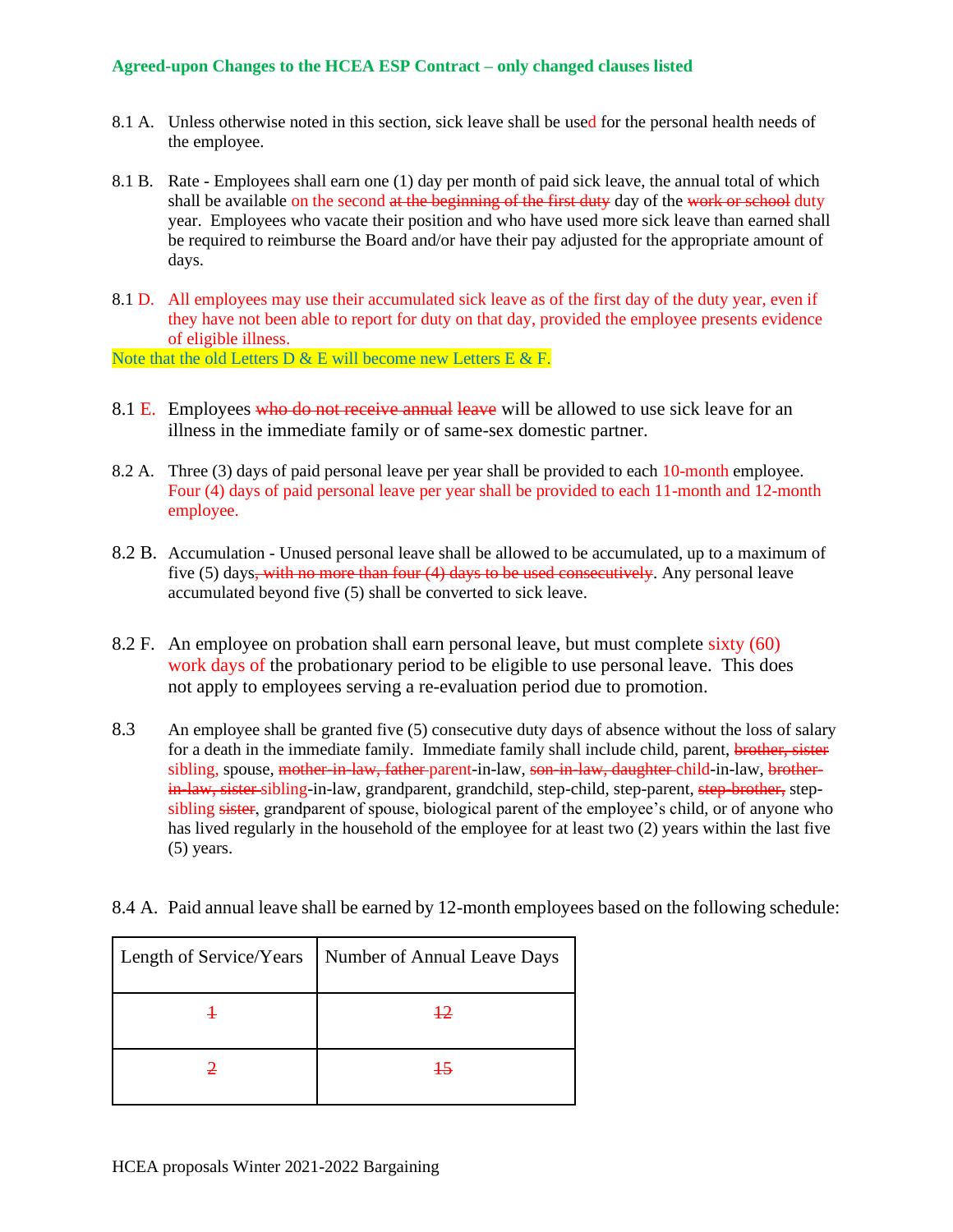| $3 - 61 - 5$ | 18 |
|--------------|----|
| $7-96-9$     | 19 |
| $10+$        | 22 |

8.4 B. Paid annual leave shall be earned by 12-month employees on a monthly basis according to the following schedule:

|           | $\overline{12}$ | $\overline{15}$ | 18  | 19             | 22             |
|-----------|-----------------|-----------------|-----|----------------|----------------|
| July      | $\ddagger$      | $\ddagger$      | 1.5 | $\mathbf{2}$   | $\overline{2}$ |
| August    | $\ddagger$      | $+5$            | 1.5 | 1.5            | 1.75           |
| September | $\ddagger$      | $\ddagger$      | 1.5 | 1.5            | 1.75           |
| October   | $\ddagger$      | $+5$            | 1.5 | 1.5            | $\overline{2}$ |
| November  | $\ddagger$      | $\ddagger$      | 1.5 | 1.5            | 1.75           |
| December  | $\ddagger$      | $+5$            | 1.5 | 1.5            | 1.75           |
| January   | $\ddagger$      | $\ddagger$      | 1.5 | $\overline{2}$ | $\overline{2}$ |
| February  | $\ddagger$      | $+5$            | 1.5 | 1.5            | 1.75           |
| March     | $\ddagger$      | $\ddagger$      | 1.5 | 1.5            | 1.75           |
| April     | $\ddagger$      | $+5$            | 1.5 | 1.5            | $\overline{2}$ |
| May       | $\ddagger$      | $\ddagger$      | 1.5 | 1.5            | 1.75           |
| June      | $\ddagger$      | $+5$            | 1.5 | 1.5            | 1.75           |

## **Monthly Leave Days - Annually**

(Note: Any 12-month nurses hired before July 1, 1994 shall be eligible for 20 days of annual leave.)

8.4 C. An employee on probation shall earn annual leave but must complete sixty (60) work days of the required probationary period before being eligible to use annual leave. This does not apply to employees serving a re-evaluation period due to promotion.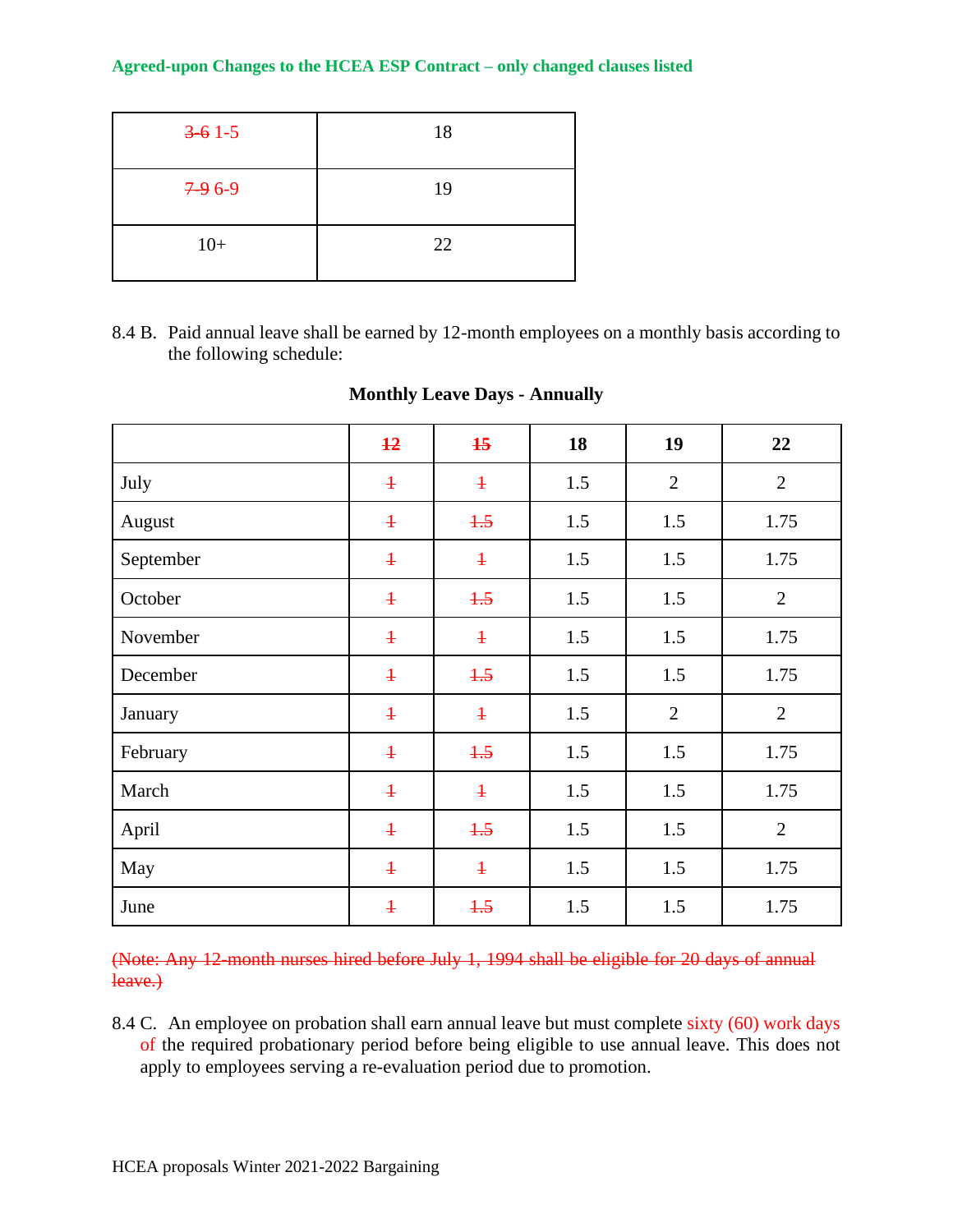8.4 G On June 30 of each year employees shall be allowed to have accrued up to two (2) times the number of annual leave days allotted. Accumulated annual leave that exceeds the carryover limit will be converted to sick leave. Upon termination of employment, an employee shall be paid for any unused annual leave not to exceed the aforementioned limit.

Unused annual leave may be accumulated up to a maximum of 45 days. Each year, annual leave in excess of 45 days that is not used shall be automatically transferred to a noncertificated employee's accumulated sick leave. At termination of employment, a lump sum settlement shall be made at the current salary rate of any unused annual leave, but not to exceed a maximum of forty-five (45) days or the maximum established by Board policy. In the event of an employee's death, such amount shall be paid to the employee's estate or designated beneficiary.

8.4 H The Board may grant a leave of absence without pay to any non-probationary employee to campaign for public office or to campaign for a candidate for public office. Leave will be granted for a minimum of one (1) semester.

#### 8.5 Association and Convention Leave

- A. Association officers and/or representatives may be permitted to draw upon thirty- five (35) school days for use in Association business without loss of pay. Notice of such absence shall be given as far in advance as reasonably possible to the employee's immediate supervisor, but in no case shall the notice be less than 48 hours. If the site administrator believes that such release would unreasonably adversely impact the program of operation at the site the Association and the Superintendent/designee will attempt to work out a reasonable accommodation. No one may use more than ten (10) days in a school year under this Article. The total of thirty-five (35) days shall also include leave for convention attendance under the following provisions:
	- 1. On duty days when schools are closed for students, employees may attend the Maryland State Education Association Convention without loss of pay provided that approval is granted by Superintendent/designee.
	- 2. When schools are open for students, up to ten (10) employees designated by the Association may attend the Maryland State Education Association Convention for one (1) day without loss of pay.
	- 3. Up to 20 additional days will be provided for employees who are elected to the position of MSEA delegate. The Association shall provide the Superintendent/designee with the names of the delegates.
- 8.6 Child Rearing Leave Members Employees with 2 or more consecutive years' experience with HCPSS, at their request, shall normally be granted a leave of absence for child rearing, without pay, for such a period of time as the employee requests, but not to exceed three years per child and six (6) consecutive years in total. When an member employee returns from such leave they must work for a minimum of (1) year before being granted an additional leave under this section.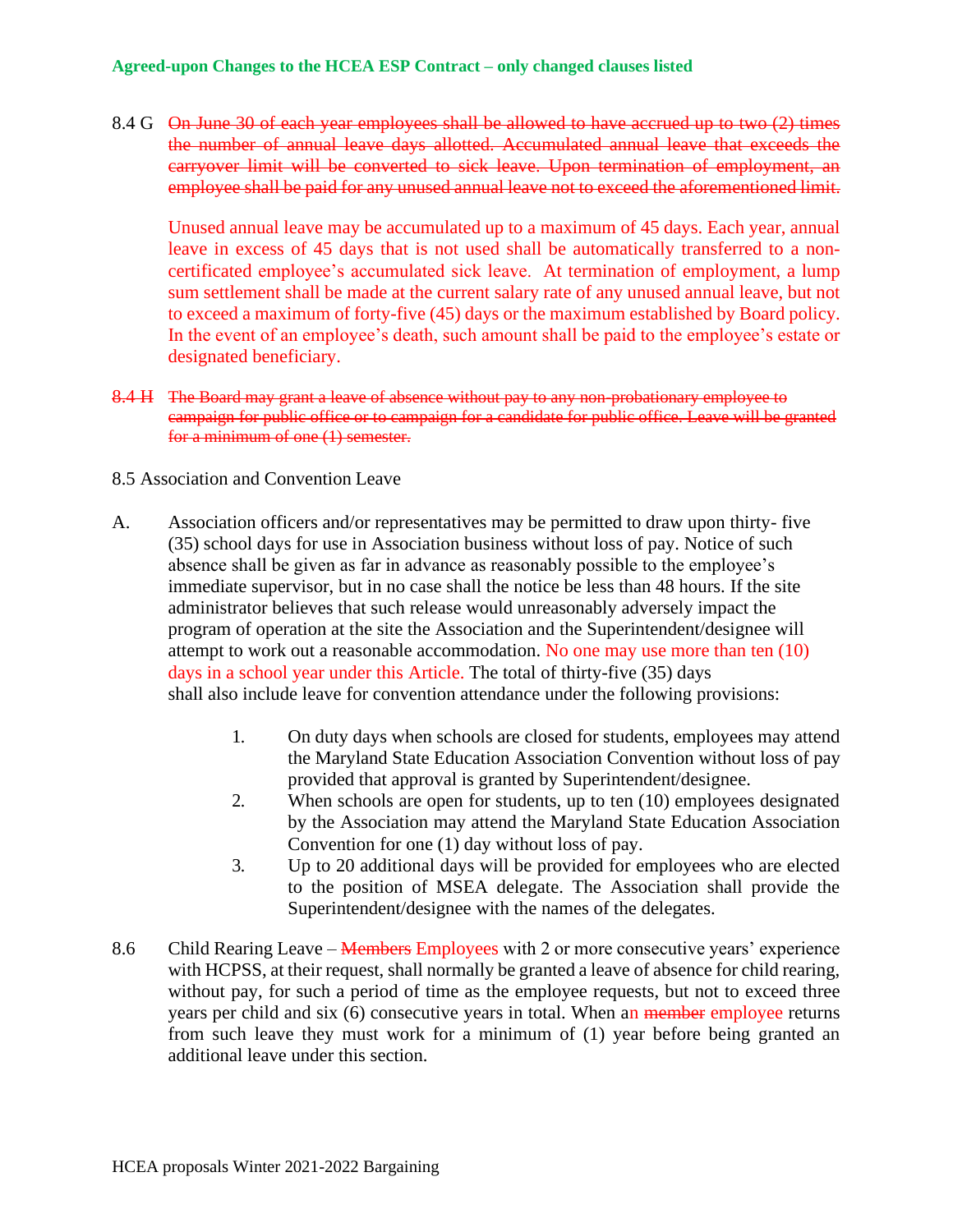Any leave request in excess of twelve (12) weeks must be planned to conclude at the end of a school year. Applications for such leave shall be made as soon as possible, but normally at least thirty (30) days prior to the effective date.

All leave requests must be planned to conclude at the end of a school year, except the following situations:

1. An employee with 12 weeks of FMLA leave available as of the birth or adoption of the child, who uses all or part of their 12-weeks of FMLA after the birth or adoption, may return to work at the conclusion of their leave.

2. An employee with less than 12 weeks of FMLA leave available as of the birth or adoption of the child, who uses the remainder of their FMLA may add child rearing leave up to a total of 12 weeks of leave after the birth or adoption may return to work at the conclusion of their leave.

3. An employee with no FMLA available as of the birth or adoption of the child may use up to 12 weeks of child-rearing leave after the birth or adoption may return to work at the conclusion of their leave.

- A. Non-probationary Employees Child rearing leave shall be limited to non-probationary employees. Probationary employees in this context do not include those employees who are serving a new re-evaluation period due to promotion.
- B. Return from leave The employee shall inform the Superintendent's designee, in writing, thirty (30) days prior to the time the employee wishes to return from child rearing leave or thirty (30) days prior to the expiration of the child rearing leave.
- C. Assignment after leave Employees returning from child rearing leave shall be assigned before new persons are hired. If assigned to an equal position, the employee will be placed on the salary step and grade achieved at the time of departure. If the employee returns to a different position, the employee will be reinstated at the appropriate grade and step for which the employee is qualified.
- 8.9 Professional Leave Without Pay

Employees shall be eligible for leave without pay for professional improvement training upon approval of the Superintendent/ designee. Employees returning from leave under this section shall be assigned before new persons are hired. Professional leave without pay shall be planned to commence and terminate at the beginning of the fall semester. Said leave shall be requested no later than July 15.

#### 8.10 Benefit Continuation

Employees taking an unpaid/approved leave of absence shall be afforded the opportunity to continue health insurance benefits by paying the full cost thereof to the Board quarterly in advance. Retirement continuation shall be consistent with State regulations and laws.

8.10 General Leave (used to be 7.11 in old agreement)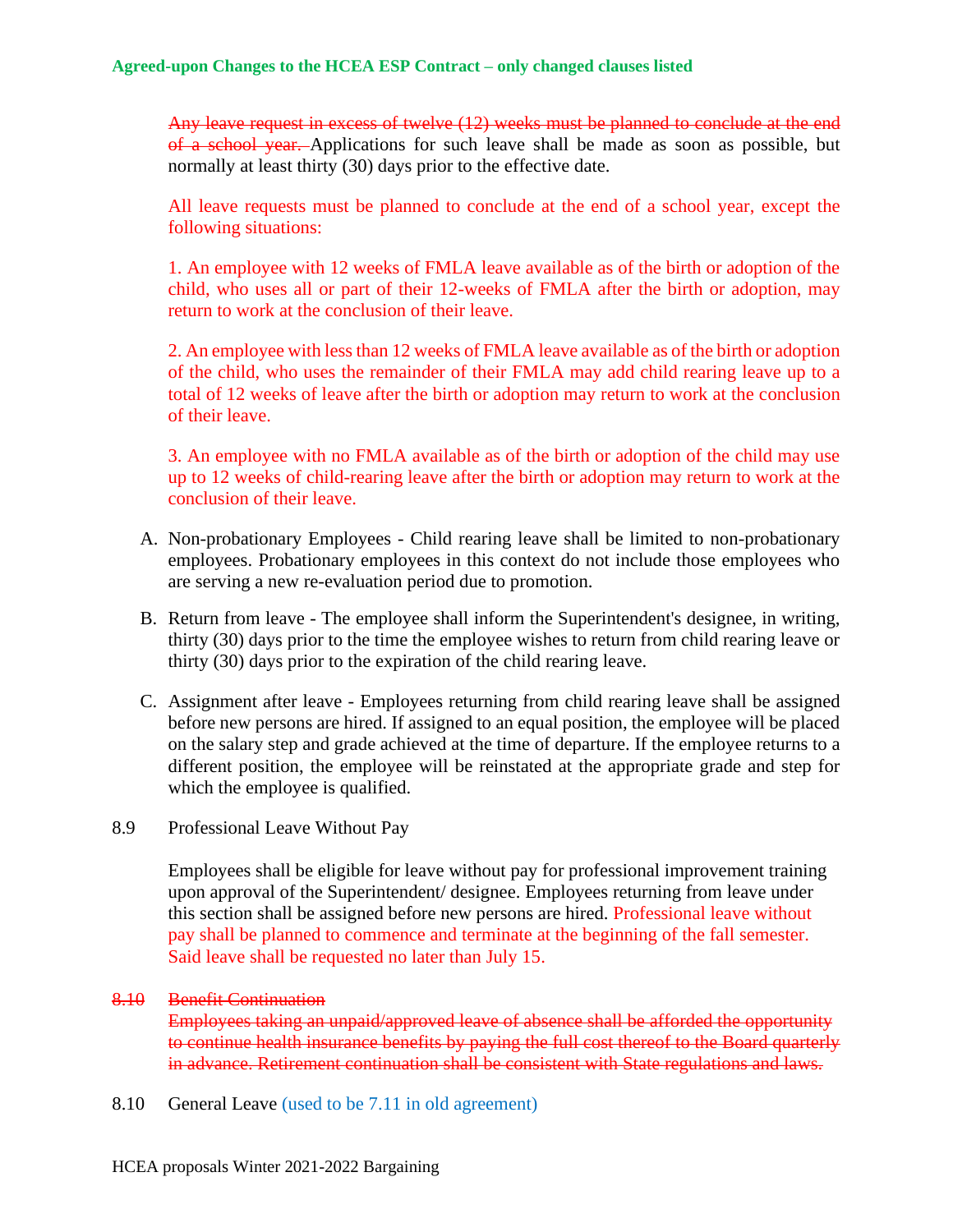The Superintendent/designee may grant leave without pay for up to two (2) years for unusual or imperative reasons. Employees returning from leave under this section shall be assigned before new persons are hired. Employees must have completed the required probationary period to be eligible for general leave. Applications for general leave shall be treated in a confidential manner. General leave shall be planned to commence and terminate at the beginning of the fall semester. Said leaves shall be requested no later than July 15. Other benefits to which the employee was entitled at the time of their leave of absence commenced, including unused accumulated sick leave, will be restored to them upon their return.

A. All requests for extended leaves of absence, extensions, or renewals of such leaves will be made in writing; the Superintendent/designee will make a written response to all such requests.

B. Professional leave without pay and general leave shall be planned to commence and terminate at the beginning of the fall semester. Said leaves shall be requested no later than July 15.

### 8.11 Public Office Leave

The Board may grant a leave of absence without pay to any non-probationary employee to campaign for public office or to campaign for a candidate for public office. If granted, the length of the leave will be for a minimum of one (1) semester.

In the event the employee is elected to the public office of state senator or delegate, the Board shall grant a leave of absence without pay for a minimum of one (1) semester. In the event the employee is elected to another public office, the Board shall grant a leave of absence without pay for the duration of their service, not to exceed six (6) years.

#### 8.12 Nothing contained herein shall prevent an employee on leave without pay from being a

substitute in the Howard County Public School System while on such leave. (7.12 in current contract)

8.12 Extended Illness Leave

Any employee whose illness extends beyond the period covered by their accumulated sick leave and any additional sick leave granted to them by the Board may be granted a further leave without pay for such time as is necessary for complete recovery from such illness.

8.13 An employee whose leave expires between March 1 and June 30 must notify the Office of Human Resources by March 1, in writing, regarding their intention to return from the expired leave. Failure to do so, will be construed as a lack of interest in employment. However, at the Board's discretion they may still consider such placement if requested by the employee after the deadline. 11 and 12 month employees must notify the Office of Human Resources, in writing, regarding their intention to return from the expired leave no later than thirty (30) calendar days prior to the end of the approved leave period.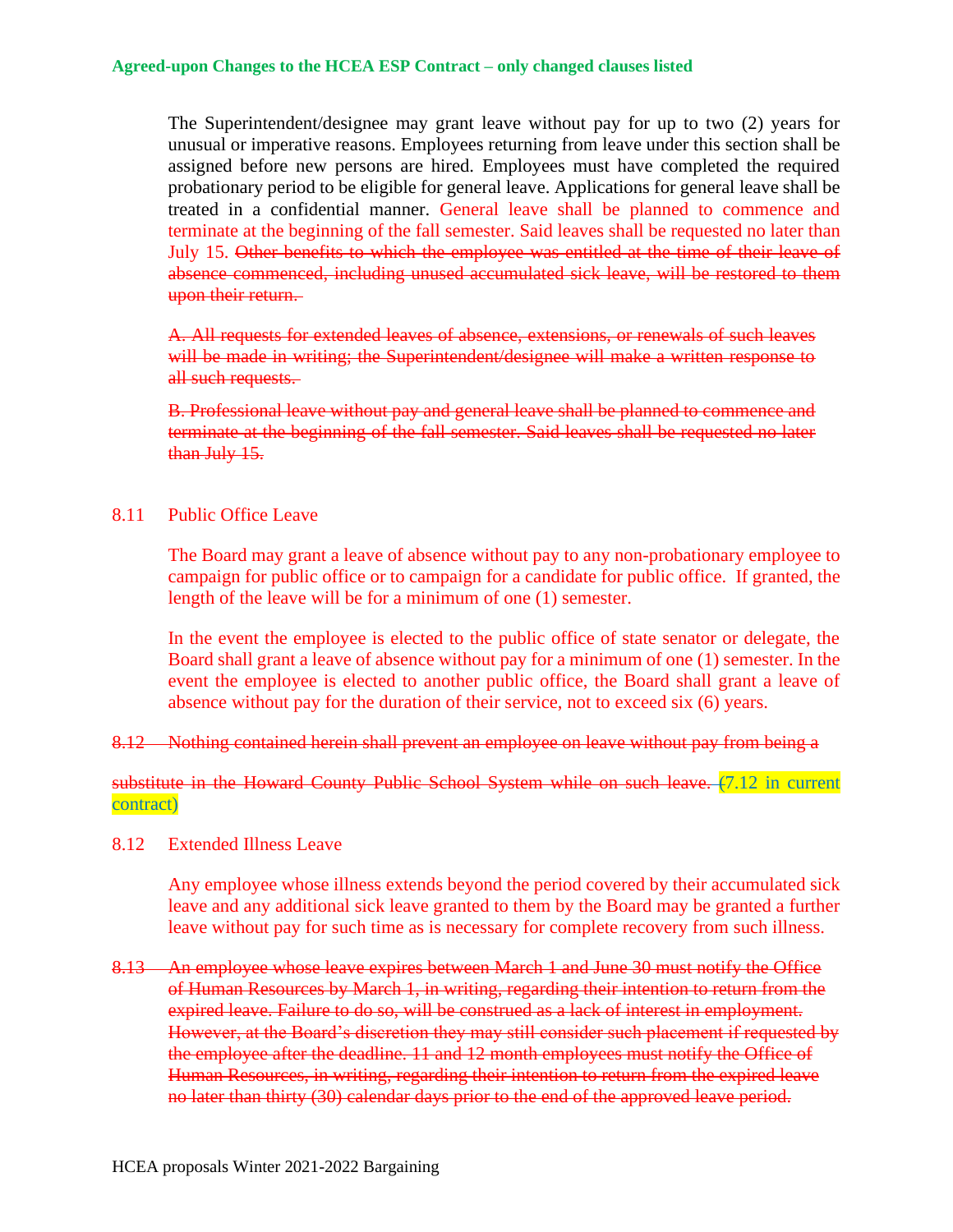Failure to do so, will be construed as a lack of interest in employment. However, at the Board's discretion they may still consider such placement if requested by the teacher after the deadline. (7.13 in current contract)

#### 8.13 Sick Family Member Leave

A leave of absence for up to one school year without pay may be granted to an employee to care for a sick member of their immediate family (child, spouse, parent). Appropriate medical statements shall be submitted to the personnel office to verify the need.

#### 8.14 Association Activity Leave

The Board agrees that up to one (1) non-probationary unit member designated by the Association will, upon request, be granted a leave of absence without pay or other benefits for a minimum of one (1) year for the purpose of engaging in Association (local, state, or national) activities. In addition, a non-probationary employee elected as an MSEA or NEA officer will, upon request by HCEA, be granted a leave without pay or other benefits for the year(s) the teacher employee is President.

8.14 C. The salary and fringe benefits for the HCEA President will be paid by the Howard County School System and reimbursement will be made to HCPSS by HCEA. The reimbursement will be reduced by \$10,000 annually for the person or persons administering the HCEA Sick Leave Banks. This amount is non-negotiable through FY27, as long as HCEA has someone employed in the role.

### 8.15 Peace Corp Leave

A leave of absence without pay of up to two (2) years may be granted to any employee who serves in the Peace Corps or AmeriCorps.

Upon return from leave granted pursuant to 7.8 and 7.14 of this Article, an employee shall be restored to their former position or to a position of like nature and status and will be considered as if they were actively employed by the Board during the leave and will be placed on the salary schedule at the level they would have achieved if they had not been absent.

### 8.16 Rules of Leave

- A. An employee whose leave expires between March 1 and June 30 must notify the Office of Human Resources by March 1, in writing, regarding their intention to return from the expired leave. Failure to do so, will be construed as a lack of interest in employment. However, at the Board's discretion they may still consider such placement if requested by the employee after the deadline.
- B. 11- and 12-month employees must notify the Office of Human Resources, in writing, regarding their intention to return from the expired leave no later than thirty (30)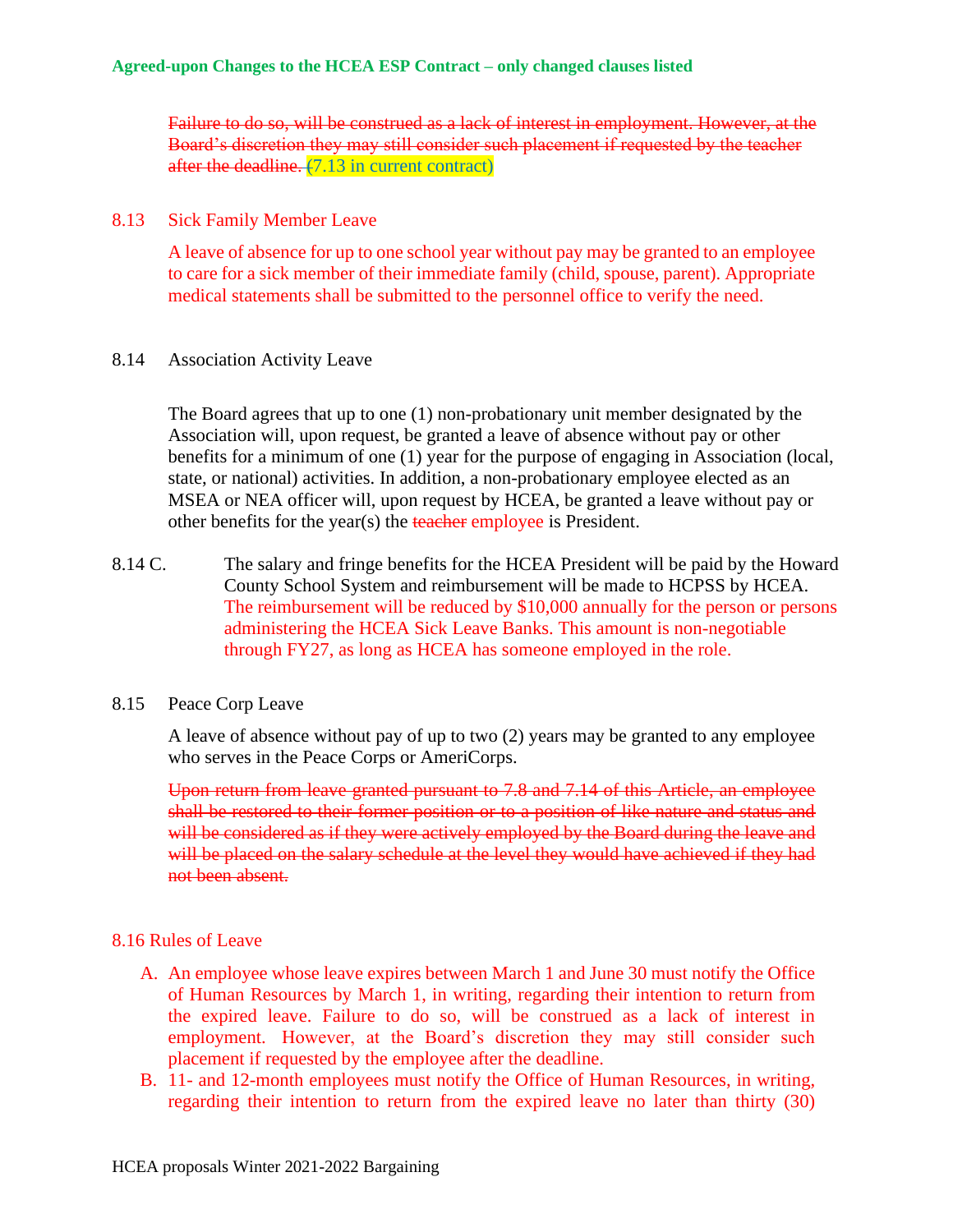calendar days prior to the end of the approved leave period. Failure to do so, will be construed as a lack of interest in employment. However, at the Board's discretion they may still consider such placement if requested by the employee after the deadline

- C. Upon return from leave granted pursuant to 8.8, 8.14, and 8.15 of this Article, an employee shall be restored to their former position or to a position of like nature and status and will be considered as if they were actively employed by the Board during the leave and will be placed on the salary schedule at the level they would have achieved if they had not been absent. Upon return from leave granted pursuant to sections 8.6, 8.9, 8.10, 8.11, 8.12 or 8.13, an employee may be restored to their former position or to a position of like nature and status if one is available, but will not receive increment credit for time spent on leave.
- D. The following are applicable to all general leaves unless elsewhere excluded in this Agreement:
	- 1. Other benefits to which an employee was entitled at the time their leave of absence commenced, including unused accumulated sick leave, will be restored to them upon their return; and they will be assigned to the first available position of a like nature and status.
	- 2. All requests for extended leaves of absence, extensions, or renewals of such leaves will be made in writing, and the Superintendent/designee will provide a written response to all such requests.
	- 3. Leaves taken under Section 8.9, 8.10, and 8.15 of this article shall be planned to commence and terminate at the beginning of the fall semester. Said leaves shall be requested no later than July 15.
	- 4. Nothing contained herein shall prevent an employee on leave without pay from being a substitute or doing other temporary work for the Howard County Public School System while on such leave. While on leave, the employee is still under contract with the Board, therefore they cannot accept other similar employment.
	- 5. Employees taking an unpaid/approved leave of absence shall be afforded the opportunity to continue health insurance benefits by paying the full cost thereof to the Board quarterly in advance. Retirement continuation shall be consistent with State regulations and laws.

### **ARTICLE 9 8 WORKERS' COMPENSATION LEAVE**

Whenever an employee is absent from work as a result of personal injury occurring in the course of their employment, they will be paid their full salary for a compensable injury for a period not to exceed 90 work days and with no loss of fringe benefits, and no part of such absence will be charged to their accumulated personal, annual or accumulated sick leave. The parties acknowledge that payment of workers' compensation leave under this section fully satisfies the Board's obligation to pay temporary total disability benefits under workers' compensation law so no duplication of benefits may occur during this 90-day period. As such, any workers' compensation payments made for temporary disability due to said injury and applicable to the aforementioned 90-day period shall be endorsed over to the Board. The intent of this provisory is to ensure that HCPSS covers the additional one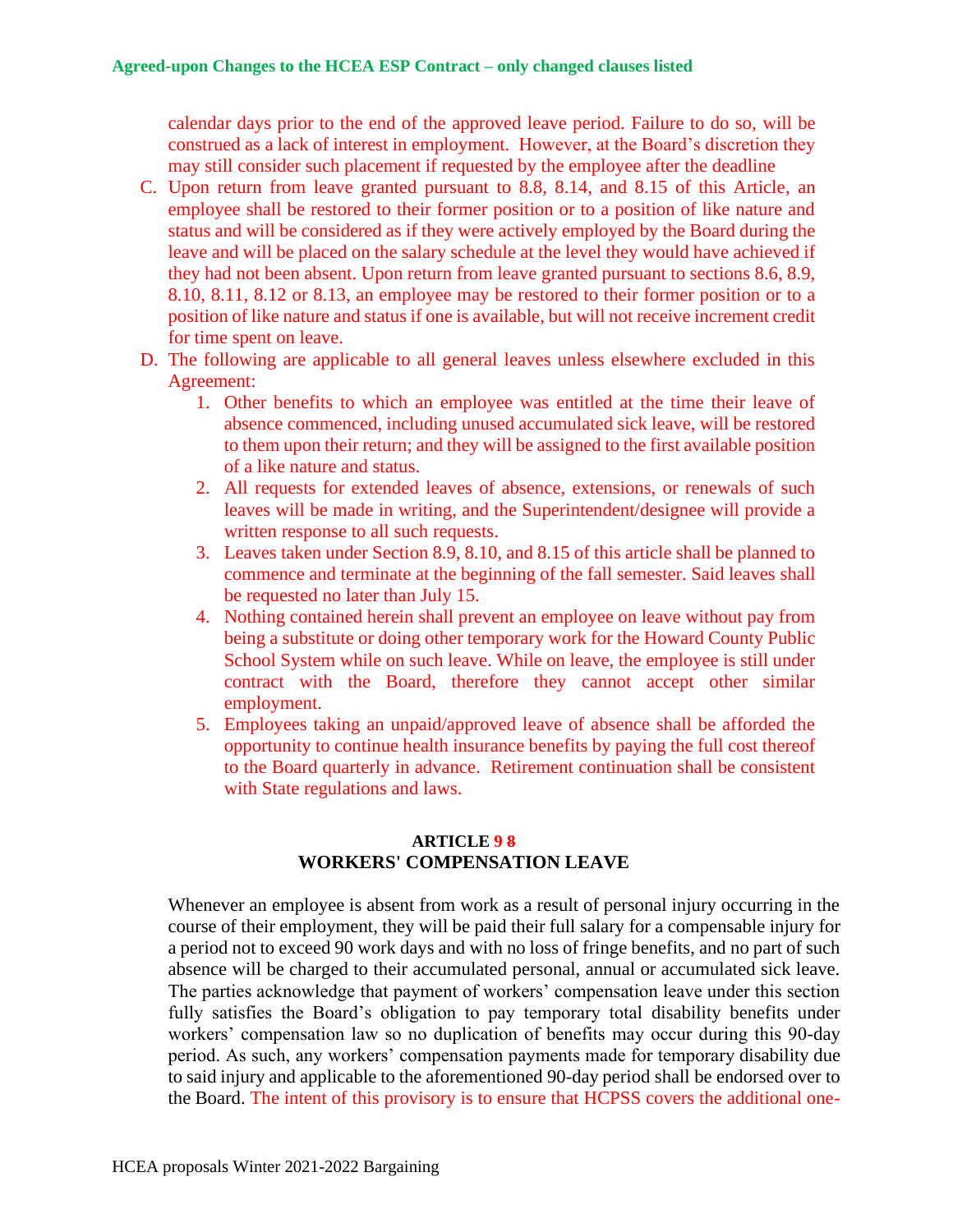third (1/3) of an employee's Temporary Total Disability (TTD) award up to 90 days. The 90 days need not be consecutive.

The Board will reimburse the employee for the cost of medical, surgical, or hospital services (as covered under workers' compensation insurance) incurred as the result of any compensable injury sustained in the course of their employment.

If during the 90-day period the employee was granted leave from the sick bank, and it is subsequently determined that the employee was absent as a result of a compensable injury, the Board shall restore any used sick bank leave occurring during the aforementioned 90- day period.

If the employee is continued on temporary total disability from workers' compensation beyond the 90 work-day period or the employee is denied the benefit of the 90 workday period but granted temporary total disability payments, the following options shall be available to them:

- A. The employee may elect to use their earned leave or sick leave to make up the difference between Workers' Compensation benefits and their full regular salary. The Board shall provide a supplement to the standard Workers' Compensation benefit so that the gross pay of the employee is equal to their regular gross pay. This supplemental pay will be charged against available sick leave on a pro-rated basis.
- B. The employee may apply for General Leave under Article  $8 \div 7$  of this Agreement without affecting any benefits which may be due under the workers' compensation law.

### **ARTICLE 10 9 PROTECTION OF MEMBERS**

- 10.1 D. In the event of threats made against staff members the administrator will review and explain the school system Threat Management Process with the affected staff member. Throughout the process, the affected employee will be provided access to available resources within the system to address emotional wellbeing. At the conclusion of the investigation, the employee will be informed of the outcome.
	- 10.2 Damage to the personal property of any employee involved in a physical assault by a student shall be reimbursed by the Board for damages up to a reimbursement level established by the Superintendent/designee. The reimbursement will be provided only if not provided by the employee's insurance or other sources of restitution. In case of an assault by a student or a nonstudent, on school property, including the school parking lot, on an employee, causing damage or loss to their personal property--such as clothing-- the Board shall make an equitable financial adjustment with the employee for personal property losses not otherwise covered by insurance or restitution. For other damage to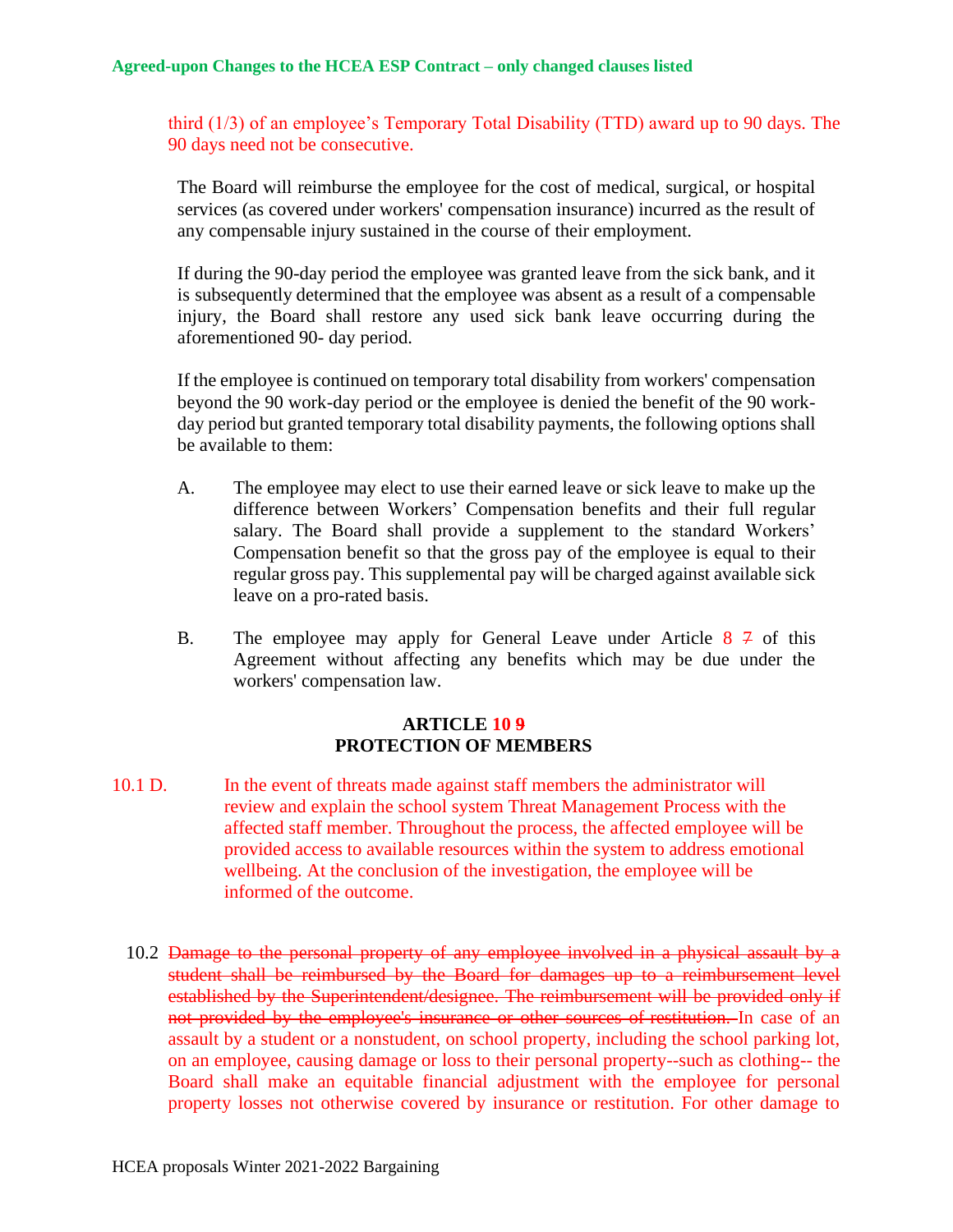personal property or injury caused by a student the board will take the lead in seeking restitution from the family.

- 10.7 A comprehensive and thorough review of the Emergency Operating Procedures will occur prior to the end of September each school year. This review will include the roles, responsibilities, and expectations of staff members in the event of an emergency. Information and instructions on accessing 911 will be included.
- 10.8 Except for students with disabilities, if a student has been apprehended in a plan to cause serious injury or death to an employee as determined under the school system's threat management plan, that employee will not be assigned to be in a room with that student.

## **ARTICLE 11 10 EMERGENCY CLOSINGS**

(for old 10.3  $\&$  10.4 below, we are simply switching those items' placement in the contract)

11.3 Ten-month and eleven-month school-based staff shall be required to work on any day designated by the Board as an inclement weather makeup day provided the number of duty days in their duty year is not exceeded.

11.4 On days of early school closings, school-based employees, including nurses and student assistants, may be dismissed 30 minutes after the students' dismissal time. The building administrator may extend the dismissal time under extenuating circumstances. Non-school-based employees shall be dismissed 30 minutes after the dismissal time of the latest school. School-based interpreters may be dismissed at the student's dismissal time.

#### 11.5 Weather Related Delayed Openings (This is just a change in title. The rest of 11.5 remains the same.)

- 11.6 Staff who are approved to telework on a day of a late opening or early dismissal will work their regular hours on that day.
- 11.7 The above provisions (11.5 and 11.6) are only to be applied to emergency conditions.

## **ARTICLE 12 11 WORKING HOURS AND WORKING CONDITIONS**

- 12.2 D. Elementary sStudent assistants will work  $\frac{6-1}{2}$  7 hours per day which includes a 30minute unpaid duty-free lunch period. Middle and high school student assistants will work a 6 hour and 45 minute day which includes a 30 minute unpaid duty-free lunch period.
- 12.2 O. If there are more than 5 pre-service days,  $1/2$  full day of job-related training will be provided for school-based ESP employees during those pre-service days.
- 12.4 Employees shall receive their regular rate of pay which includes any earned longevity for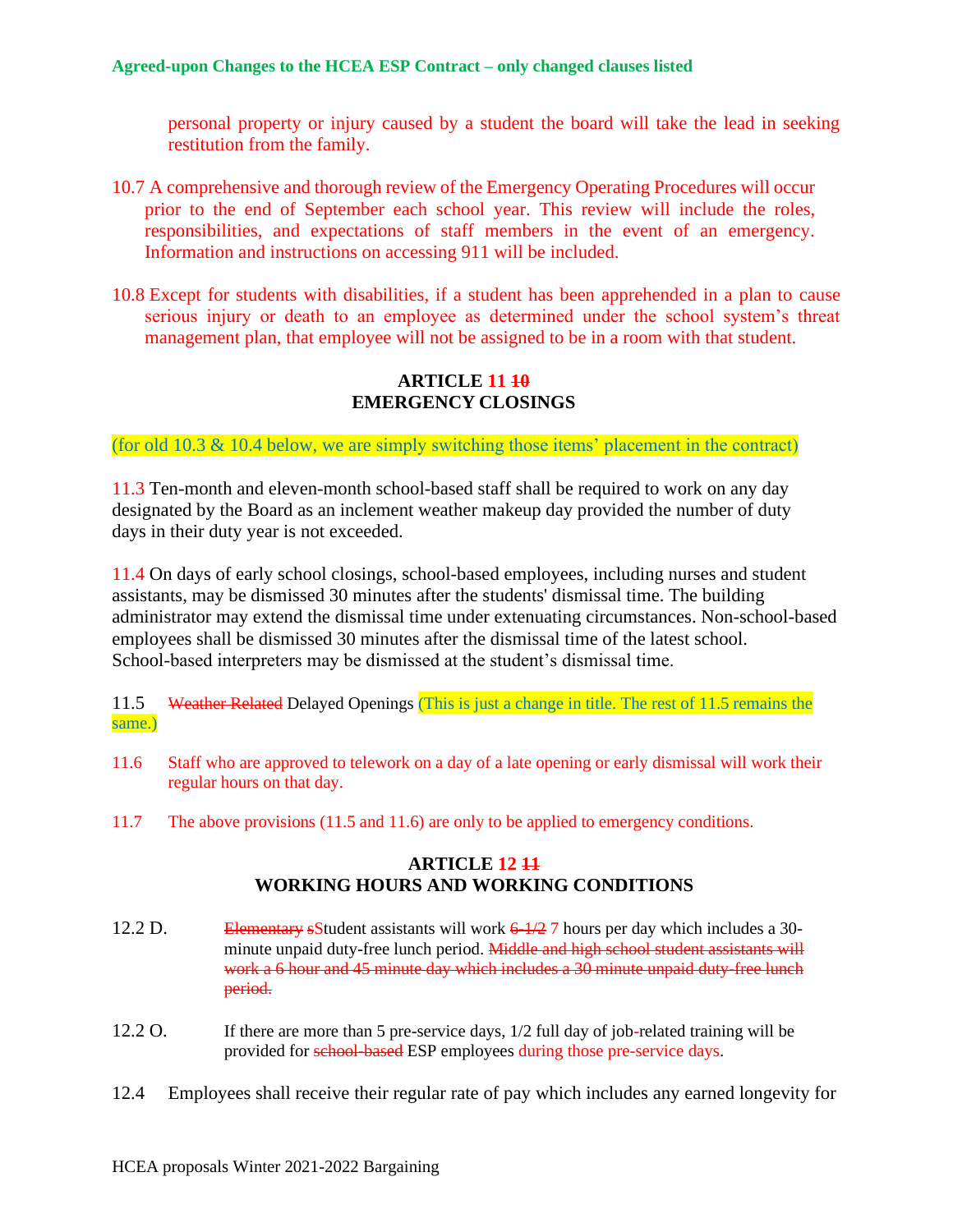the holidays listed below (if the holiday is approved in the school calendar).

- 4th of July Holiday
- Labor Day
- Primary Election Day
- General Election Day
- Thanksgiving Day
- Day after Thanksgiving Day
- Christmas Day
- Day before or day after Christmas Day as established in the school calendar
- New Year's Day
- Martin Luther King's Birthday
- President's Day
- Good Friday
- Easter Monday
- Memorial Day
- Juneteenth
- Rosh Hashanah
- Yom Kippur
- 12.5 C. In the event a substitute teacher cannot be obtained by the substitute assignment system, a paraeducator may be used as a substitute for teachers under the following conditions:

1. The paraeducator must agree to participate. The selection of the particular paraeducator to be a substitute teacher for the day will be made by the principal. Special education paraeducators should not be selected to substitute for non-special education teachers unless they are still able to cover service hours.

2. The paraeducator must meet all of the school system's requirements to be a substitute teacher.

3. Paraeducators who substitute for a half day, 3 hours at the elementary level or 3 class periods at the secondary level, will be paid The pay for this initiative will be 50% of the daily substitute teacher rate at the appropriate level (degreed or non-degreed). This will be in addition to the paraeducator's regular pay. The time substituting need not be continuous for this provision to apply.

4. Paraeducators who substitute for a full day, (more than 3 hours at the elementary level or more than 3 class periods at the secondary level,) will be paid 50% of the daily substitute teacher rate at the appropriate level (degreed or non-degreed). This will be in addition to the paraeducator's regular pay. The time substituting need not be continuous for this provision to apply.

5. Paraeducators who substitute Substituting for less than 3 hours at the elementary level or more in a day, or less than 3 class periods at the secondary level, will be paid \$18/hour  $(15+$  minutes is rounded up to the next hour) in addition to their regular rate of pay.  $\frac{1}{4}$ for the additional pay. The time substituting need not be continuous for this provision to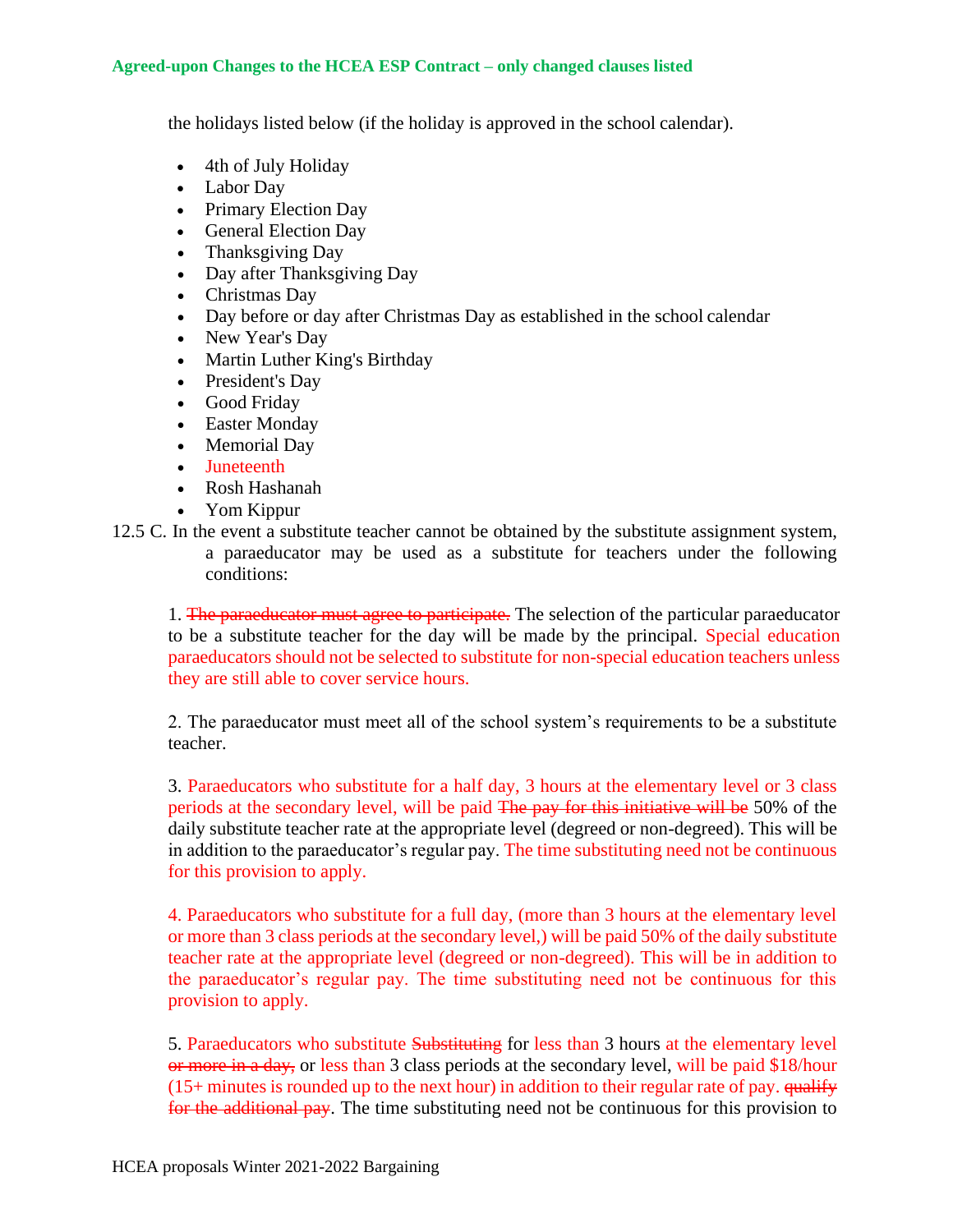apply. This language is only in effect until the end of FY23 unless both parties mutually agree to extend it.

6. Substitutes for 504/IEP meetings will not be provided under this program.

7. Paraeducators will not be required to do any of their normal duties while on this assignment.

- 12.7 A. Performing Duties of a Higher Grade: An school-based employee performing duties of an employee in a higher grade who is absent for five (5) or more consecutive work days shall receive the higher rate of pay retroactive to the first day of the assignment. This provision only applies when the position in a higher grade is one covered under this agreement
- 12.8 Nurses will be required to attend faculty meetings at the discretion of the schoolbased administrator or the Superintendent/designee. Every reasonable effort shall be made to start faculty meetings on time and to keep meetings as brief as possible. Except in cases of emergency, there shall only be one school-wide faculty meeting per month, which may extend no more than one-half (1/2) hour beyond the regular work day. Every effort will be made to begin the meeting no more than ten (10) minutes after the student dismissal time. Two other faculty meetings per month may be held within the regular work day, one of which may be held before the start of the student day. Every effort will be made to begin such meetings ten (10) minutes after the student dismissal time.
- 12.16 Paraeducators shall have time scheduled during the duty day for consulting with their teachers(s) to adequately fulfill their job responsibilities. This time shall be not less than 30 minutes per week. Paraeducators, when possible, will be provided with time for jobspecific responsibilities that cannot be completed while they are with students.

### 12.17 Telework

With the approval of the Superintendent or their designee, school-based employees may be eligible to telework at appropriate times when students are not in the buildings, including during the parent-teacher conference window, and other days as designated by the Superintendent or their designee.

- A. The Superintendent or their designee will determine which positions, if any may need to be on site for all or part of the day to support other professionals in the building or to fulfill their professional responsibilities.
- B. Employees who have not demonstrated the ability to meet their professional responsibilities may be required to work on site at the discretion of their supervisor.
- C. Upon request a written rationale will be provided by the supervisor to any employee whose request to telework is denied.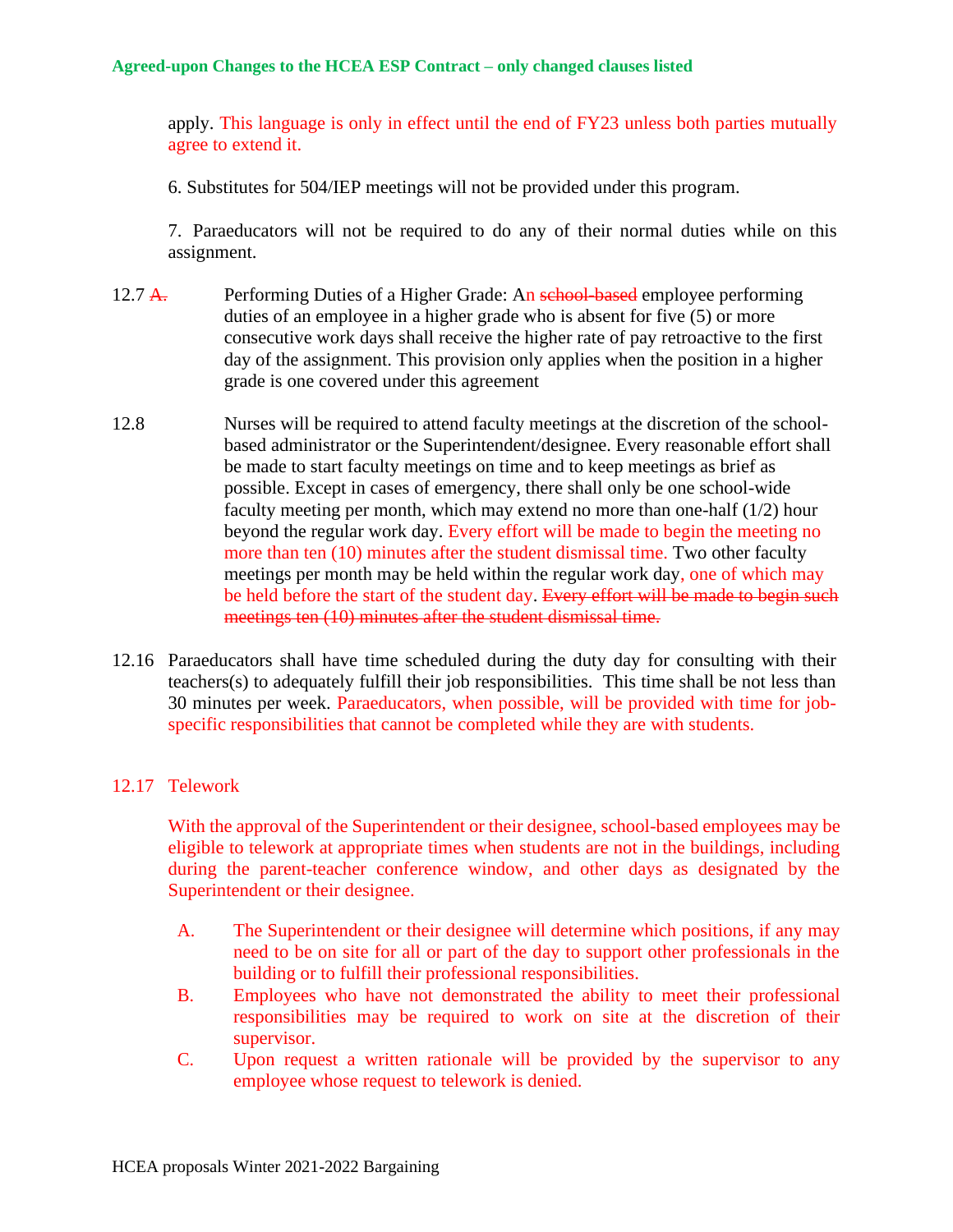With the approval of the Superintendent or their designee, non-school based employees may request, and be granted by their supervisor, the option of working remotely.

### **ARTICLE 13 12 PROFESSIONAL LEARNING AND REIMBURSEMENT**

13.2 In addition to the above, the Board will provide \$15,000 annually to be administered by Article 1312 Committee for employees to attend professional meetings and conferences for purposes other than licensure or certification.

## **ARTICLE 16 NEGOTIATION PROCEDURE**

- 16.1 Both parties agree to negotiate in good faith as prescribed in Section 6-501, et seq., Education Article of the Annotated Code of Maryland. The parties agree to utilize the contents and format of the Agreement in effect as the basis for proposals for negotiation in the new Agreement. This is understood to mean that:
	- A. Items in the existing Agreement which remain satisfactory to both parties would be continued as part of the new Agreement.
	- B. Items in the existing Agreement which are believed in need of change, deletion, or addition by either party may be the subject of new proposals for negotiation.
	- C. Items not included in the existing Agreement but believed desirable for consideration in the new Agreement by either party may be proposed as additions to the existing Agreement.
- 16.2 Every effort will be made to begin negotiations concerning a successor Agreement by November 2, but in no event shall such negotiations begin later than December 2 unless a later date is mutually acceptable to both parties. All issues proposed for negotiations shall be detailed in writing and submitted by the Association to the Board or its delegated representatives not later than December 2. The Board shall submit in writing to the Association representatives all additional issues upon which it wishesto negotiate not later than December 2. The December 2 deadline can be extended if a later date is mutually accepted by both parties.
- 16.3 The Association shall submit names of negotiating team members to the Board chief negotiator before the first negotiation session. Neither party shall have any control over selection of consultants or negotiation representatives of the other party.
- 16.4 Negotiating sessions shall be held as frequently as necessary, at a time other than the regular school day for students, unless mutually agreed.
- 16.5 If agreement has not been reached, or at the request of either party, the provisions for handling an impasse as provided by Education Article, 6-510(e) of the Annotated Code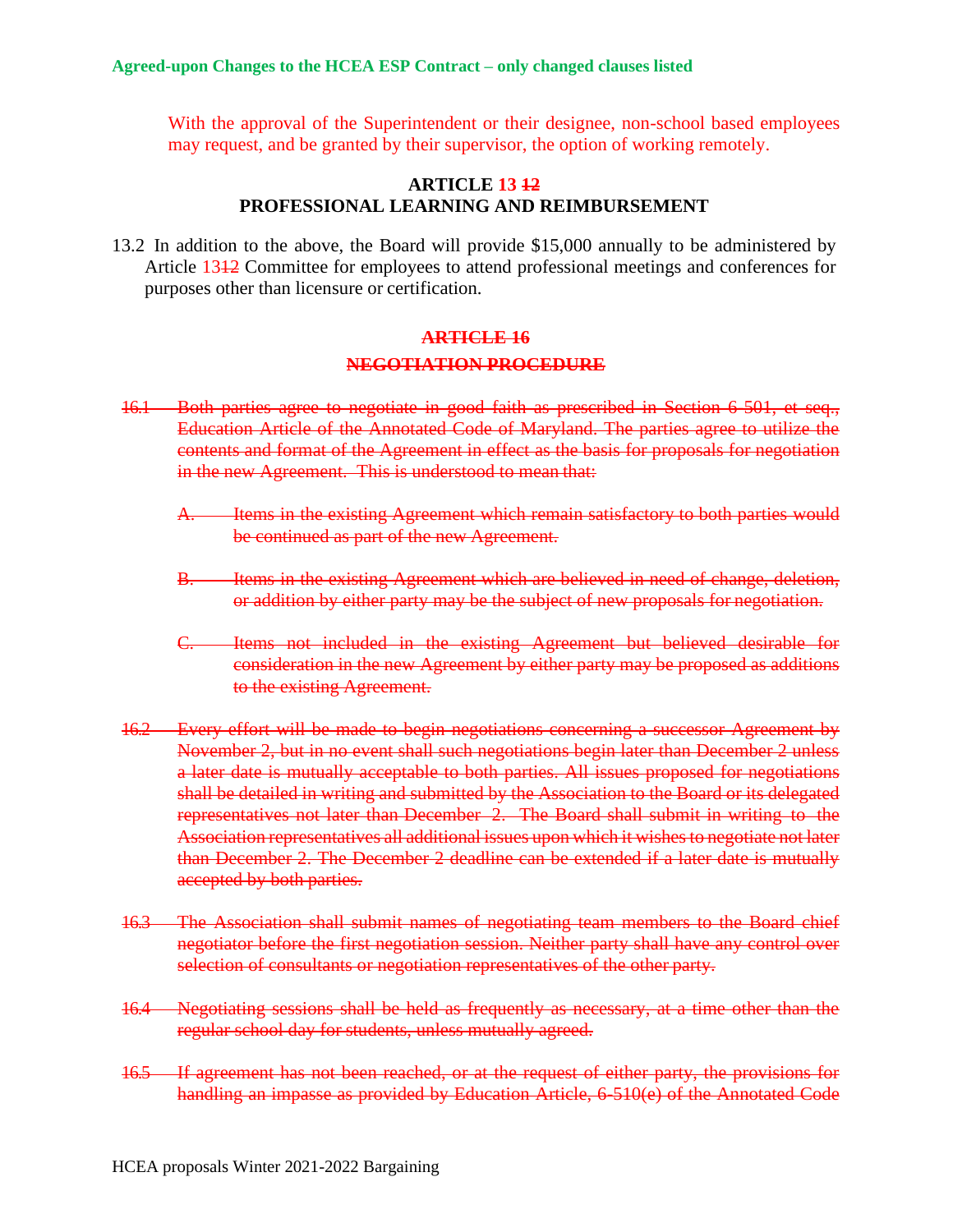of Maryland, shall apply.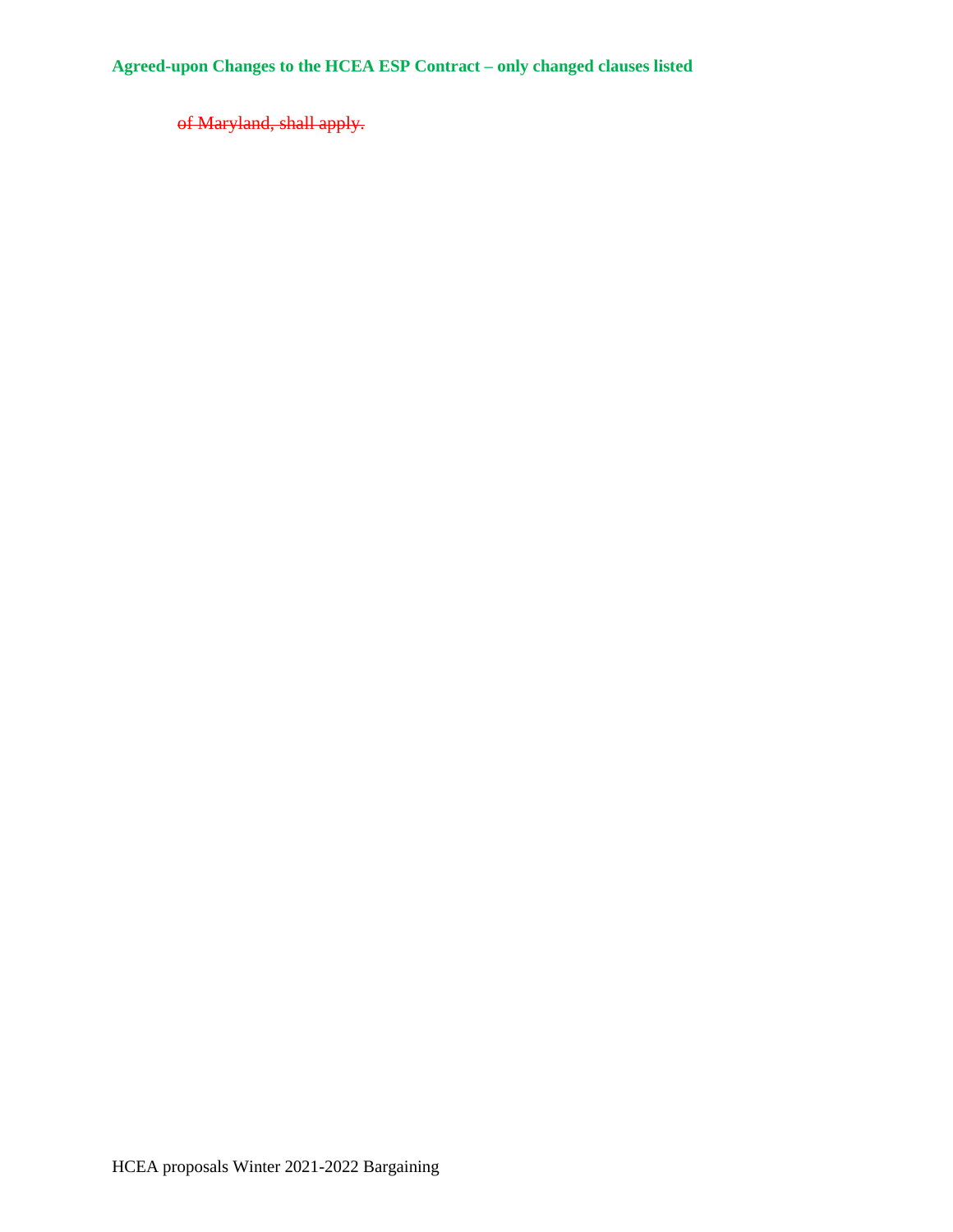## **ARTICLE 17 SALARIES**

| Secretaries and Assistants                |          |              |         |         |         |         |         |             |         |         |         |         |
|-------------------------------------------|----------|--------------|---------|---------|---------|---------|---------|-------------|---------|---------|---------|---------|
| FISCAL YEAR 2023 (Effective July 1, 2022) |          |              |         |         |         |         |         |             |         |         |         |         |
| <b>GRADE</b>                              | $\bf{I}$ | $\mathbf{I}$ | III     | IV      | V       | VI      | VII     | <b>VIII</b> | IX      | X       | XI      | XII     |
| <b>STEP</b>                               |          |              |         |         |         |         |         |             |         |         |         |         |
| $\mathbf{1}$                              | \$15.64  | \$16.02      | \$16.40 | \$16.77 | \$17.15 | \$17.53 | \$17.98 | \$18.17     | \$18.50 | \$19.36 | \$20.28 | \$21.26 |
| $\mathbf{2}$                              | \$16.15  | \$16.55      | \$16.97 | \$17.37 | \$17.80 | \$18.23 | \$18.71 | \$18.94     | \$19.30 | \$20.24 | \$21.16 | \$22.17 |
| 3                                         | \$16.66  | \$17.08      | \$17.53 | \$17.98 | \$18.45 | \$18.93 | \$19.45 | \$19.72     | \$20.10 | \$21.11 | \$22.04 | \$23.09 |
| 4                                         | \$17.17  | \$17.60      | \$18.09 | \$18.58 | \$19.10 | \$19.63 | \$20.18 | \$20.50     | \$20.90 | \$21.99 | \$22.93 | \$24.00 |
| 5                                         | \$17.68  | \$18.13      | \$18.66 | \$19.19 | \$19.76 | \$20.33 | \$20.91 | \$21.27     | \$21.70 | \$22.86 | \$23.81 | \$24.92 |
| 6                                         | \$18.19  | \$18.66      | \$19.22 | \$19.80 | \$20.41 | \$21.04 | \$21.65 | \$22.05     | \$22.49 | \$23.74 | \$24.69 | \$25.83 |
| $\boldsymbol{7}$                          | \$18.69  | \$19.19      | \$19.79 | \$20.40 | \$21.06 | \$21.74 | \$22.38 | \$22.82     | \$23.29 | \$24.61 | \$25.58 | \$26.75 |
| 8                                         | \$19.20  | \$19.71      | \$20.35 | \$21.01 | \$21.71 | \$22.44 | \$23.12 | \$23.60     | \$24.09 | \$25.48 | \$26.46 | \$27.67 |
| 9                                         | \$19.71  | \$20.24      | \$20.92 | \$21.61 | \$22.36 | \$23.14 | \$23.85 | \$24.38     | \$24.89 | \$26.36 | \$27.34 | \$28.58 |
| 10                                        | \$20.22  | \$20.77      | \$21.48 | \$22.22 | \$23.01 | \$23.85 | \$24.59 | \$25.15     | \$25.69 | \$27.23 | \$28.23 | \$29.50 |
| 11                                        | \$20.73  | \$21.30      | \$22.04 | \$22.82 | \$23.67 | \$24.55 | \$25.32 | \$25.93     | \$26.49 | \$28.11 | \$29.11 | \$30.41 |
| 12                                        | \$21.24  | \$21.82      | \$22.61 | \$23.43 | \$24.32 | \$25.25 | \$26.05 | \$26.71     | \$27.28 | \$28.98 | \$29.99 | \$31.33 |
| 13                                        | \$21.74  | \$22.35      | \$23.17 | \$24.03 | \$24.97 | \$25.95 | \$26.79 | \$27.48     | \$28.08 | \$29.85 | \$30.87 | \$32.24 |
| 14                                        | \$22.25  | \$22.88      | \$23.74 | \$24.64 | \$25.62 | \$26.65 | \$27.52 | \$28.26     | \$28.88 | \$30.73 | \$31.76 | \$33.16 |
| 15                                        | \$22.76  | \$23.40      | \$24.30 | \$25.24 | \$26.27 | \$27.36 | \$28.26 | \$29.03     | \$29.68 | \$31.60 | \$32.64 | \$34.07 |
| 16                                        | \$23.27  | \$23.93      | \$24.87 | \$25.85 | \$26.93 | \$28.06 | \$28.99 | \$29.81     | \$30.48 | \$32.48 | \$33.52 | \$34.99 |
| 17                                        | \$23.78  | \$24.46      | \$25.43 | \$26.45 | \$27.58 | \$28.76 | \$29.73 | \$30.59     | \$31.28 | \$33.35 | \$34.41 | \$35.91 |
| 18                                        | \$24.28  | \$24.99      | \$25.99 | \$27.06 | \$28.23 | \$29.46 | \$30.46 | \$31.36     | \$32.07 | \$34.22 | \$35.29 | \$36.82 |
| 19                                        | \$24.79  | \$25.51      | \$26.56 | \$27.66 | \$28.88 | \$30.16 | \$31.19 | \$32.14     | \$32.87 | \$35.10 | \$36.17 | \$37.74 |
| Over 19                                   | \$25.30  | \$26.04      | \$27.12 | \$28.27 | \$29.53 | \$30.87 | \$31.93 | \$32.92     | \$33.67 | \$35.97 | \$37.05 | \$38.65 |

## **Longevity**

Longevity payments for regular service in the Howard County Public Sschool Ssystem are as follows: \$1.00 per hour for employees who have completed 20 or more years of regular service; (the rest of this Longevity section stays the same)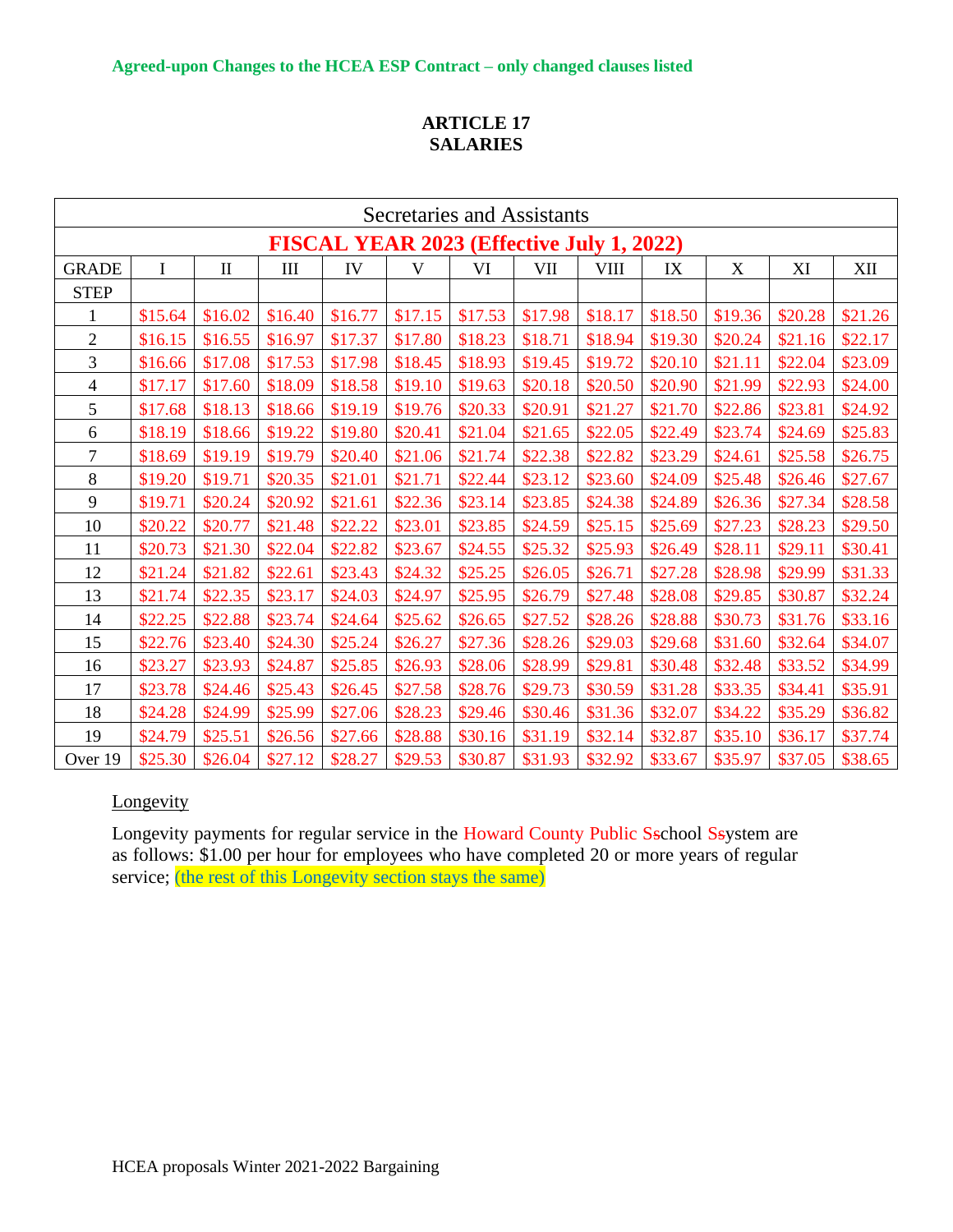| Interpreters   |                                            |         |         |         |  |  |  |  |
|----------------|--------------------------------------------|---------|---------|---------|--|--|--|--|
|                | <b>FISCAL YEAR 2023 (Effective July 1,</b> |         |         |         |  |  |  |  |
|                | 2022)                                      |         |         |         |  |  |  |  |
| <b>GRADE</b>   | $\mathsf{C}$<br>B<br>D<br>A                |         |         |         |  |  |  |  |
| <b>STEP</b>    |                                            |         |         |         |  |  |  |  |
| $\mathbf{1}$   | \$22.71                                    | \$30.11 | \$33.33 | \$34.62 |  |  |  |  |
| $\overline{2}$ | \$22.96                                    | \$31.21 | \$34.59 | \$35.89 |  |  |  |  |
| 3              | \$23.22                                    | \$32.31 | \$35.85 | \$37.16 |  |  |  |  |
| $\overline{4}$ | \$23.48                                    | \$33.41 | \$37.11 | \$38.42 |  |  |  |  |
| 5              | \$23.73                                    | \$34.50 | \$38.38 | \$39.69 |  |  |  |  |
| 6              | \$23.99                                    | \$35.60 | \$39.64 | \$40.96 |  |  |  |  |
| 7              | \$24.24                                    | \$36.70 | \$40.90 | \$42.22 |  |  |  |  |
| 8              | \$24.50                                    | \$37.80 | \$42.16 | \$43.49 |  |  |  |  |
| 9              | \$24.75                                    | \$38.89 | \$43.43 | \$44.76 |  |  |  |  |
| 10             | \$25.01                                    | \$39.99 | \$44.69 | \$46.02 |  |  |  |  |
| 11             | \$25.27                                    | \$41.09 | \$45.95 | \$47.29 |  |  |  |  |
| 12             | \$25.52                                    | \$42.19 | \$47.21 | \$48.56 |  |  |  |  |
| 13             | \$25.78                                    | \$43.29 | \$48.48 | \$49.82 |  |  |  |  |
| 14             | \$26.03                                    | \$44.38 | \$49.74 | \$51.09 |  |  |  |  |
| 15             | \$26.29                                    | \$45.48 | \$51.00 | \$52.35 |  |  |  |  |
| 16             | \$26.55                                    | \$46.58 | \$52.26 | \$53.62 |  |  |  |  |
| 17             | \$26.80                                    | \$47.68 | \$53.53 | \$54.89 |  |  |  |  |

**Notes** 

4. Longevity payments for regular service in the Howard County Public Sschool Ssystem are as follows: (the rest of this Longevity section stays the same)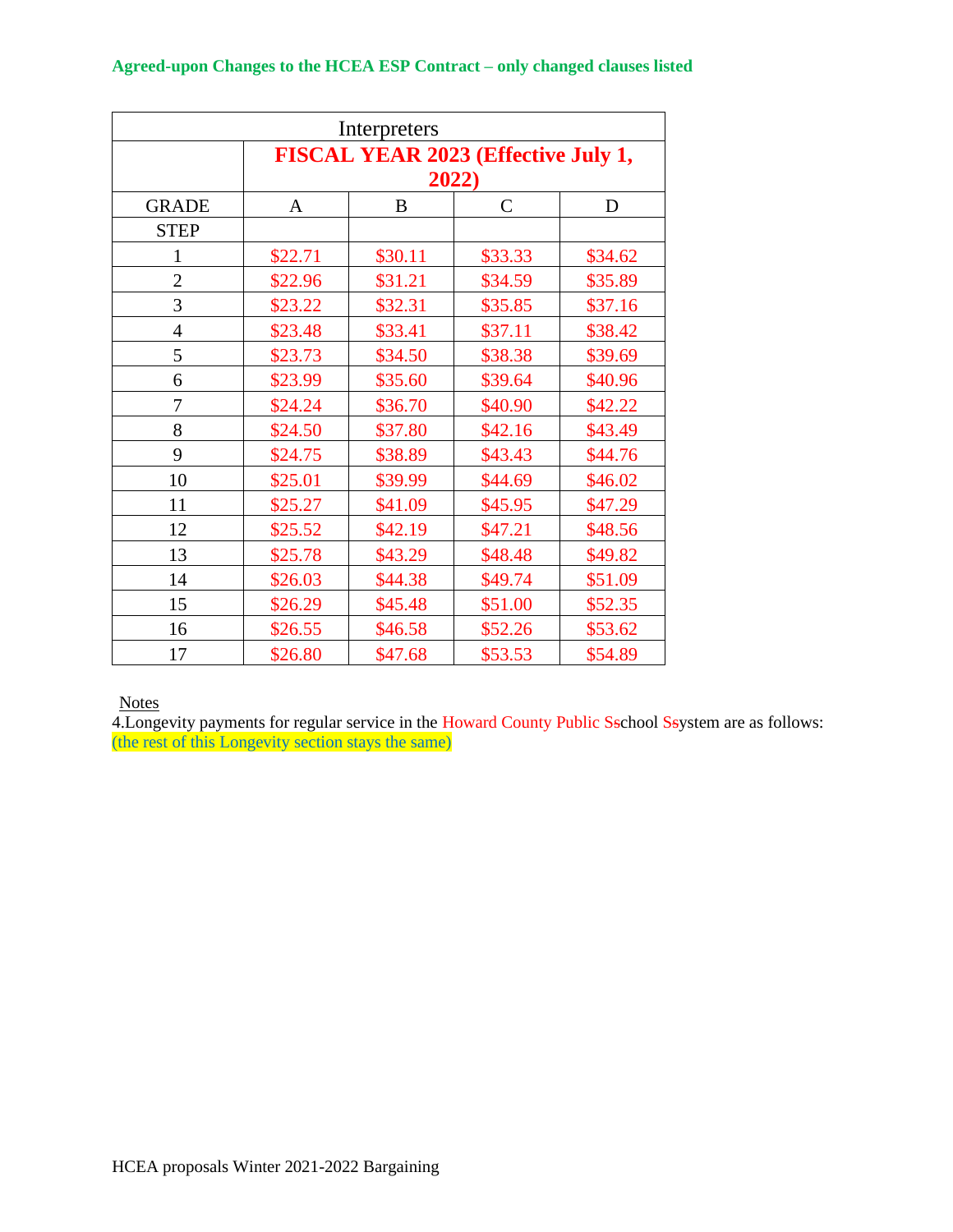| <b>Nurses</b>                                              |                                    |                      |  |  |  |
|------------------------------------------------------------|------------------------------------|----------------------|--|--|--|
| <b>FISCAL YEAR 2023 (Effective</b><br><b>July 1, 2022)</b> |                                    |                      |  |  |  |
|                                                            | School Based,<br><b>Float Pool</b> | <b>Cluster Nurse</b> |  |  |  |
|                                                            | <b>Hourly Rate</b>                 | <b>Hourly Rate</b>   |  |  |  |
|                                                            | A                                  | B                    |  |  |  |
| <b>STEP</b>                                                |                                    |                      |  |  |  |
| $\mathbf{1}$                                               | \$33.27                            | \$34.93              |  |  |  |
| $\overline{c}$                                             | \$34.38                            | \$36.09              |  |  |  |
| 3                                                          | \$35.49                            | \$37.26              |  |  |  |
| $\overline{4}$                                             | \$36.61                            | \$38.42              |  |  |  |
| 5                                                          | \$37.72                            | \$39.58              |  |  |  |
| 6                                                          | \$38.83                            | \$40.76              |  |  |  |
| 7                                                          | \$39.94                            | \$41.92              |  |  |  |
| 8                                                          | \$41.06                            | \$43.08              |  |  |  |
| 9                                                          | \$42.17                            | \$44.25              |  |  |  |
| 10                                                         | \$43.28                            | \$45.41              |  |  |  |
| 11                                                         | \$44.39                            | \$46.59              |  |  |  |
| 12                                                         | \$45.51                            | \$47.75              |  |  |  |
| 13                                                         | \$46.62                            | \$48.91              |  |  |  |
| 14                                                         | \$47.73                            | \$50.08              |  |  |  |
| 15                                                         | \$48.84                            | \$51.24              |  |  |  |
| 16                                                         | \$49.96                            | \$52.42              |  |  |  |
| 17                                                         | \$51.07                            | \$53.58              |  |  |  |
| 18                                                         | \$52.18                            | \$54.74              |  |  |  |
| 19                                                         | \$53.29                            | \$55.91              |  |  |  |
| 20                                                         | \$54.40                            | \$57.07              |  |  |  |
| 21                                                         | \$55.52                            | \$58.25              |  |  |  |

Longevity payments for regular service in the Howard County Public Sschool Ssystem are as follows<mark>: (the</mark> rest of this Longevity section stays the same)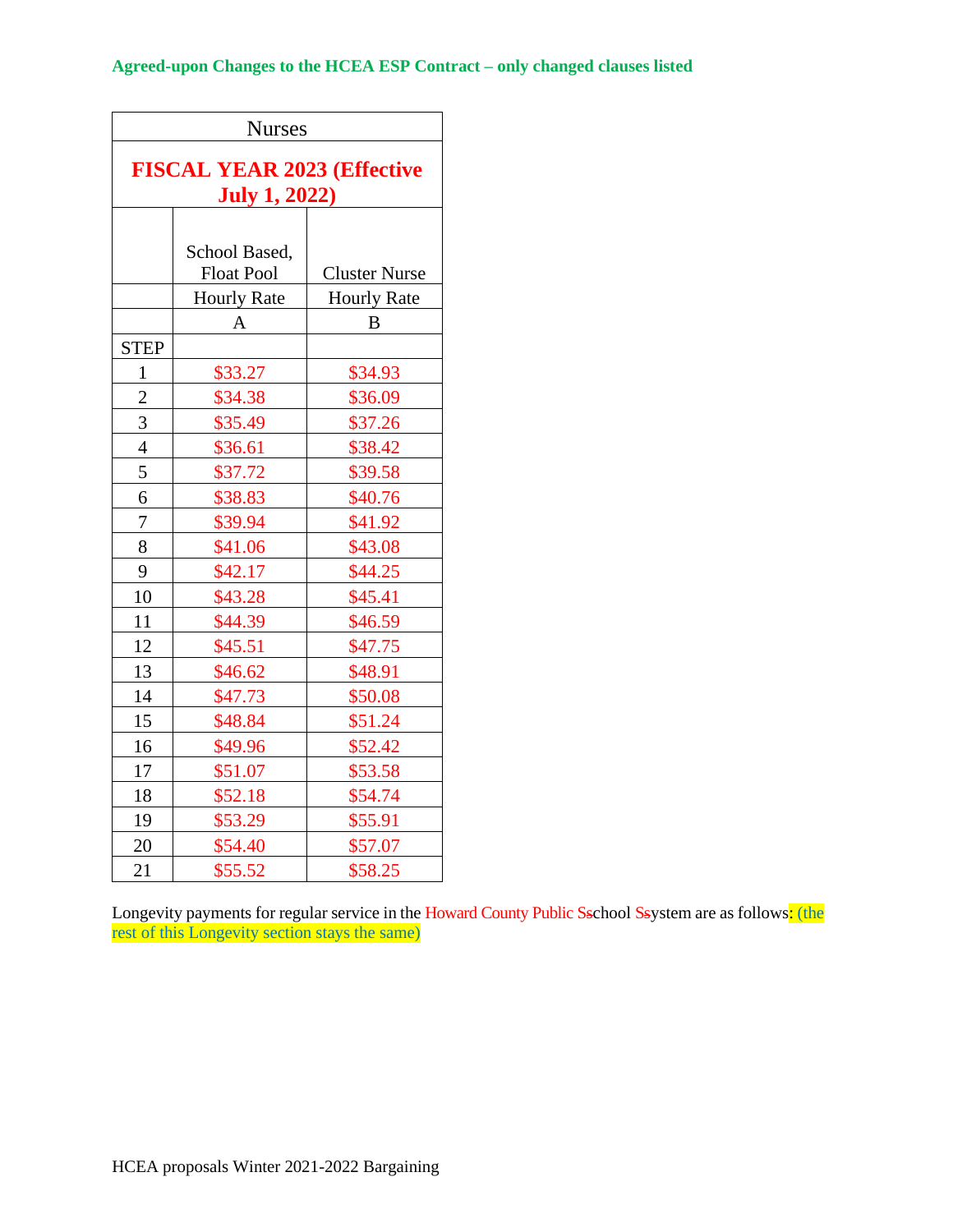| 10 Month Technical Central Office and School Based |                                                  |          |          |          |           |           |           |           |
|----------------------------------------------------|--------------------------------------------------|----------|----------|----------|-----------|-----------|-----------|-----------|
|                                                    | <b>FISCAL YEAR 2023 (Effective July 1, 2022)</b> |          |          |          |           |           |           |           |
| <b>GRADE</b>                                       | 20                                               | 21       | 22       | 23       | 24        | 25        | 26        | 27        |
| <b>STEP</b>                                        |                                                  |          |          |          |           |           |           |           |
| 1                                                  | \$33,087                                         | \$37,810 | \$40,902 | \$43,670 | \$58,323  | \$65,973  | \$77,368  | \$84,367  |
| $\overline{2}$                                     | \$34,673                                         | \$39,405 | \$42,504 | \$45,277 | \$59,961  | \$67,628  | \$79,047  | \$86,061  |
| 3                                                  | \$36,258                                         | \$41,000 | \$44,105 | \$46,885 | \$61,599  | \$69,282  | \$80,725  | \$87,754  |
| $\overline{\mathbf{4}}$                            | \$37,843                                         | \$42,595 | \$45,707 | \$48,492 | \$63,238  | \$70,936  | \$82,404  | \$89,447  |
| 5                                                  | \$39,428                                         | \$44,190 | \$47,309 | \$50,100 | \$64,876  | \$72,591  | \$84,082  | \$91,141  |
| 6                                                  | \$41,013                                         | \$45,785 | \$48,910 | \$51,707 | \$66,514  | \$74,245  | \$85,761  | \$92,834  |
| $\overline{7}$                                     | \$42,598                                         | \$47,380 | \$50,512 | \$53,315 | \$68,152  | \$75,900  | \$87,439  | \$94,527  |
| 8                                                  | \$44,183                                         | \$48,975 | \$52,113 | \$54,922 | \$69,791  | \$77,554  | \$89,118  | \$96,220  |
| 9                                                  | \$45,768                                         | \$50,570 | \$53,715 | \$56,530 | \$71,429  | \$79,208  | \$90,796  | \$97,914  |
| 10                                                 | \$47,354                                         | \$52,165 | \$55,316 | \$58,137 | \$73,067  | \$80,863  | \$92,474  | \$99,607  |
| 11                                                 | \$48,939                                         | \$53,760 | \$56,918 | \$59,745 | \$74,706  | \$82,517  | \$94,153  | \$101,300 |
| 12                                                 | \$50,524                                         | \$55,355 | \$58,519 | \$61,352 | \$76,344  | \$84,172  | \$95,831  | \$102,994 |
| 13                                                 | \$52,109                                         | \$56,950 | \$60,121 | \$62,960 | \$77,982  | \$85,826  | \$97,510  | \$104,687 |
| 14                                                 | \$53,694                                         | \$58,545 | \$61,722 | \$64,567 | \$79,621  | \$87,480  | \$99,188  | \$106,380 |
| 15                                                 | \$55,279                                         | \$60,140 | \$63,324 | \$66,174 | \$81,259  | \$89,135  | \$100,867 | \$108,073 |
| 16                                                 | \$56,864                                         | \$61,735 | \$64,925 | \$67,782 | \$82,897  | \$90,789  | \$102,545 | \$109,767 |
| 17                                                 | \$58,450                                         | \$63,330 | \$66,527 | \$69,389 | \$84,535  | \$92,444  | \$104,224 | \$111,460 |
| 18                                                 | \$60,035                                         | \$64,925 | \$68,128 | \$70,997 | \$86,174  | \$94,098  | \$105,902 | \$113,153 |
| 19                                                 | \$61,620                                         | \$66,520 | \$69,730 | \$72,604 | \$87,812  | \$95,752  | \$107,580 | \$114,847 |
| 20                                                 | \$63,205                                         | \$68,115 | \$71,331 | \$74,212 | \$89,450  | \$97,407  | \$109,259 | \$116,540 |
| 21                                                 | \$64,790                                         | \$69,710 | \$72,933 | \$75,819 | \$91,089  | \$99,061  | \$110,937 | \$118,233 |
| 22                                                 | \$66,375                                         | \$71,305 | \$74,534 | \$77,427 | \$92,727  | \$100,716 | \$112,616 | \$119,926 |
| 23                                                 | \$67,960                                         | \$72,900 | \$76,136 | \$79,034 | \$94,365  | \$102,370 | \$114,294 | \$121,620 |
| 24                                                 | \$69,545                                         | \$74,495 | \$77,737 | \$80,642 | \$96,003  | \$104,024 | \$115,973 | \$123,313 |
| 25                                                 | \$71,131                                         | \$76,090 | \$79,339 | \$82,249 | \$97,642  | \$105,679 | \$117,651 | \$125,006 |
| 26                                                 | \$72,716                                         | \$77,685 | \$80,940 | \$83,857 | \$99,280  | \$107,333 | \$119,330 | \$126,699 |
| 27                                                 | \$74,301                                         | \$79,280 | \$82,542 | \$85,464 | \$100,918 | \$108,988 | \$121,008 | \$128,393 |
| 28                                                 | \$75,886                                         | \$80,875 | \$84,144 | \$87,072 | \$102,557 | \$110,642 | \$122,686 | \$130,086 |
| 29                                                 | \$77,471                                         | \$82,470 | \$85,745 | \$88,679 | \$104,195 | \$112,296 | \$124,365 | \$131,779 |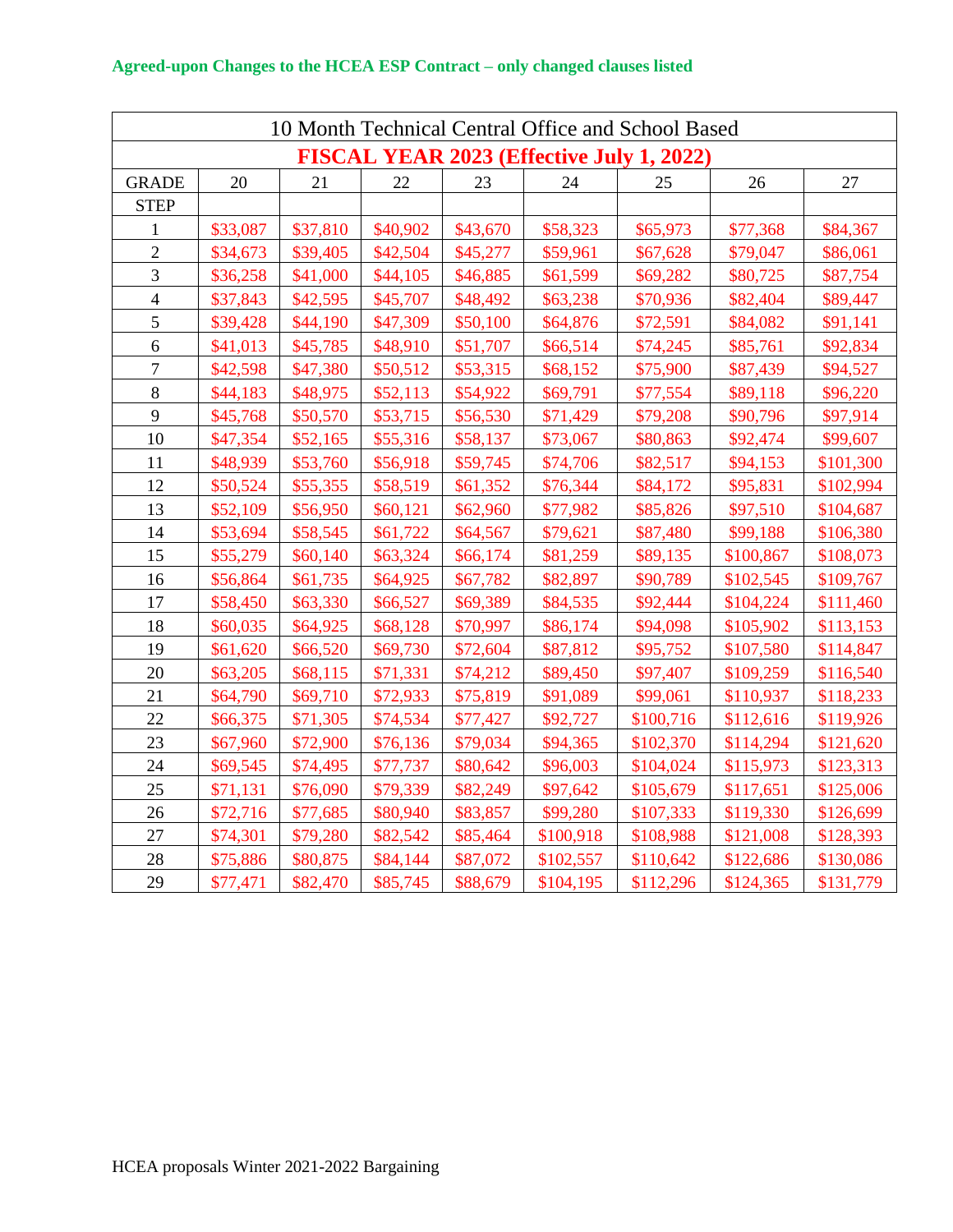| 12 Month Technical Central Office and School Based |          |          |          |          |           |           |           |           |
|----------------------------------------------------|----------|----------|----------|----------|-----------|-----------|-----------|-----------|
| FISCAL YEAR 2023 (Effective July 1, 2022)          |          |          |          |          |           |           |           |           |
| $12 \text{ mo}$                                    | 20       | 21       | 22       | 23       | 24        | 25        | 26        | 27        |
| <b>STEP</b>                                        |          |          |          |          |           |           |           |           |
| $\mathbf{1}$                                       | \$40,027 | \$45,748 | \$49,497 | \$52,851 | \$70,607  | \$79,880  | \$93,690  | \$102,173 |
| $\overline{2}$                                     | \$41,689 | \$47,421 | \$51,176 | \$54,536 | \$72,325  | \$81,614  | \$95,449  | \$103,947 |
| 3                                                  | \$43,351 | \$49,093 | \$52,855 | \$56,221 | \$74,042  | \$83,348  | \$97,208  | \$105,721 |
| $\overline{4}$                                     | \$45,013 | \$50,765 | \$54,534 | \$57,906 | \$75,759  | \$85,082  | \$98,967  | \$107,495 |
| 5                                                  | \$46,675 | \$52,438 | \$56,213 | \$59,592 | \$77,476  | \$86,816  | \$100,725 | \$109,269 |
| 6                                                  | \$48,337 | \$54,110 | \$57,892 | \$61,277 | \$79,194  | \$88,550  | \$102,484 | \$111,044 |
| $\overline{7}$                                     | \$50,000 | \$55,783 | \$59,572 | \$62,962 | \$80,911  | \$90,284  | \$104,243 | \$112,818 |
| 8                                                  | \$51,662 | \$57,455 | \$61,251 | \$64,647 | \$82,628  | \$92,017  | \$106,002 | \$114,592 |
| 9                                                  | \$53,324 | \$59,128 | \$62,930 | \$66,333 | \$84,345  | \$93,751  | \$107,761 | \$116,366 |
| 10                                                 | \$54,986 | \$60,800 | \$64,609 | \$68,018 | \$86,063  | \$95,485  | \$109,520 | \$118,140 |
| 11                                                 | \$56,648 | \$62,472 | \$66,288 | \$69,703 | \$87,780  | \$97,219  | \$111,279 | \$119,914 |
| 12                                                 | \$58,310 | \$64,145 | \$67,967 | \$71,388 | \$89,497  | \$98,953  | \$113,038 | \$121,689 |
| 13                                                 | \$59,972 | \$65,817 | \$69,646 | \$73,073 | \$91,214  | \$100,687 | \$114,796 | \$123,463 |
| 14                                                 | \$61,634 | \$67,490 | \$71,325 | \$74,759 | \$92,932  | \$102,421 | \$116,555 | \$125,237 |
| 15                                                 | \$63,296 | \$69,162 | \$73,005 | \$76,444 | \$94,649  | \$104,155 | \$118,314 | \$127,011 |
| 16                                                 | \$64,958 | \$70,835 | \$74,684 | \$78,129 | \$96,366  | \$105,889 | \$120,073 | \$128,785 |
| 17                                                 | \$66,621 | \$72,507 | \$76,363 | \$79,814 | \$98,083  | \$107,623 | \$121,832 | \$130,559 |
| 18                                                 | \$68,283 | \$74,179 | \$78,042 | \$81,499 | \$99,800  | \$109,357 | \$123,591 | \$132,333 |
| 19                                                 | \$69,945 | \$75,852 | \$79,721 | \$83,185 | \$101,518 | \$111,090 | \$125,350 | \$134,108 |
| 20                                                 | \$71,607 | \$77,524 | \$81,400 | \$84,870 | \$103,235 | \$112,824 | \$127,109 | \$135,882 |
| 21                                                 | \$73,269 | \$79,197 | \$83,079 | \$86,555 | \$104,952 | \$114,558 | \$128,867 | \$137,656 |
| 22                                                 | \$74,931 | \$80,869 | \$84,759 | \$88,240 | \$106,669 | \$116,292 | \$130,626 | \$139,430 |
| 23                                                 | \$76,593 | \$82,542 | \$86,438 | \$89,925 | \$108,387 | \$118,026 | \$132,385 | \$141,204 |
| 24                                                 | \$78,255 | \$84,214 | \$88,117 | \$91,611 | \$110,104 | \$119,760 | \$134,144 | \$142,978 |
| 25                                                 | \$79,917 | \$85,886 | \$89,796 | \$93,296 | \$111,821 | \$121,494 | \$135,903 | \$144,753 |
| 26                                                 | \$81,580 | \$87,559 | \$91,475 | \$94,981 | \$113,538 | \$123,228 | \$137,662 | \$146,527 |
| 27                                                 | \$83,242 | \$89,231 | \$93,154 | \$96,666 | \$115,256 | \$124,962 | \$139,421 | \$148,301 |
| 28                                                 | \$84,904 | \$90,904 | \$94,833 | \$98,351 | \$116,973 | \$126,696 | \$141,180 | \$150,075 |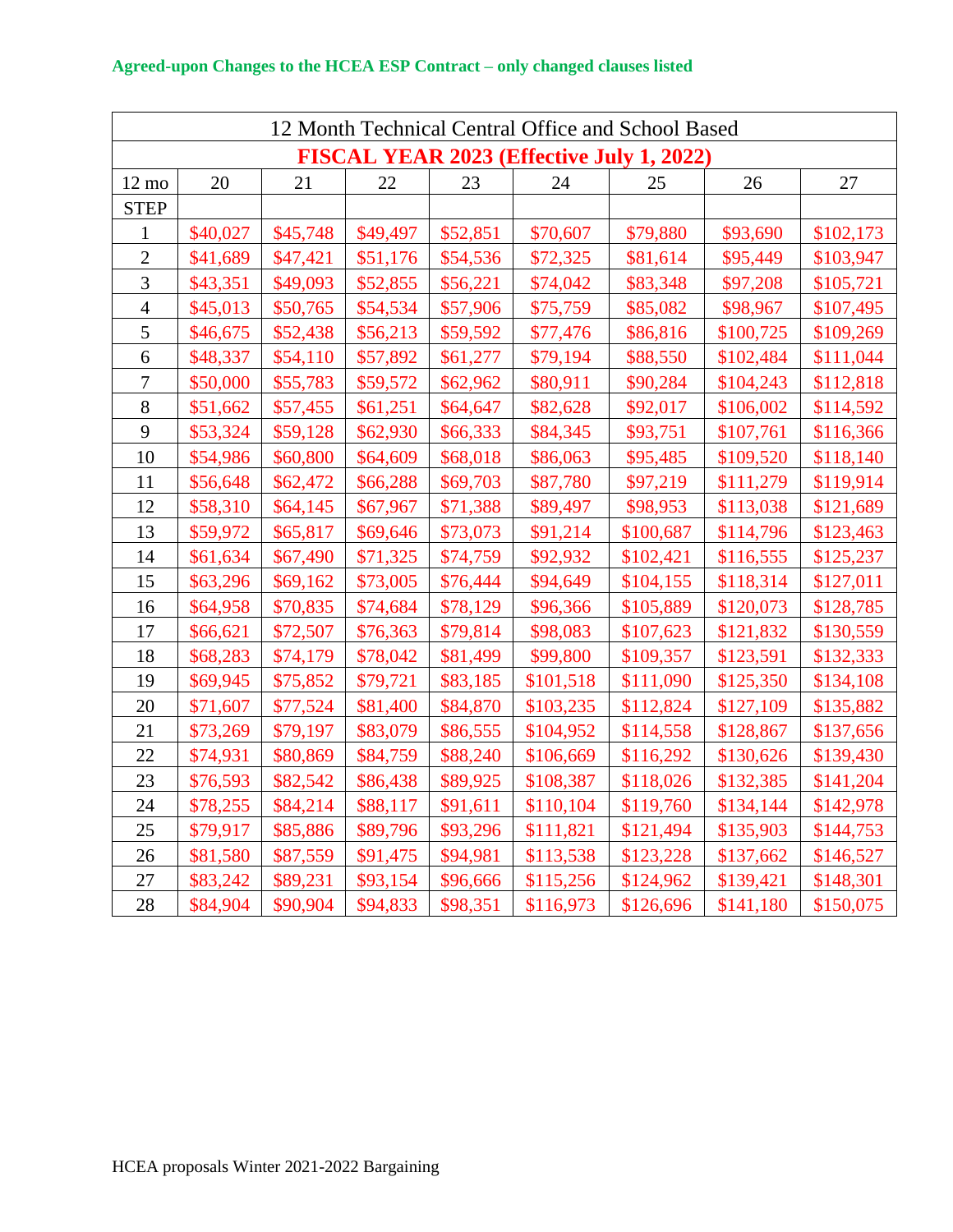| Food & Nutrition Services                 |              |         |  |  |  |  |  |
|-------------------------------------------|--------------|---------|--|--|--|--|--|
| <b>Assistants</b>                         |              |         |  |  |  |  |  |
| FISCAL YEAR 2023 (Effective July 1, 2022) |              |         |  |  |  |  |  |
| <b>GRADE</b><br><b>GRADE</b>              |              |         |  |  |  |  |  |
| <b>STEP</b>                               | $\mathbf{I}$ | Ш       |  |  |  |  |  |
|                                           |              |         |  |  |  |  |  |
| $\mathbf{1}$                              | \$15.17      | \$15.84 |  |  |  |  |  |
| $\overline{2}$                            | \$15.78      | \$16.50 |  |  |  |  |  |
| 3                                         | \$16.40      | \$17.17 |  |  |  |  |  |
| $\overline{4}$                            | \$17.01      | \$17.83 |  |  |  |  |  |
| 5                                         | \$17.62      | \$18.50 |  |  |  |  |  |
| 6                                         | \$18.23      | \$19.16 |  |  |  |  |  |
| 7                                         | \$18.84      | \$19.83 |  |  |  |  |  |
| 8                                         | \$19.45      | \$20.49 |  |  |  |  |  |
| 9                                         | \$20.06      | \$21.15 |  |  |  |  |  |
| 10                                        | \$20.67      | \$21.82 |  |  |  |  |  |
| 11                                        | \$21.28      | \$22.48 |  |  |  |  |  |
| 12                                        | \$21.89      | \$23.15 |  |  |  |  |  |
| 13                                        | \$22.50      | \$23.81 |  |  |  |  |  |
| 14                                        | \$23.11      | \$24.48 |  |  |  |  |  |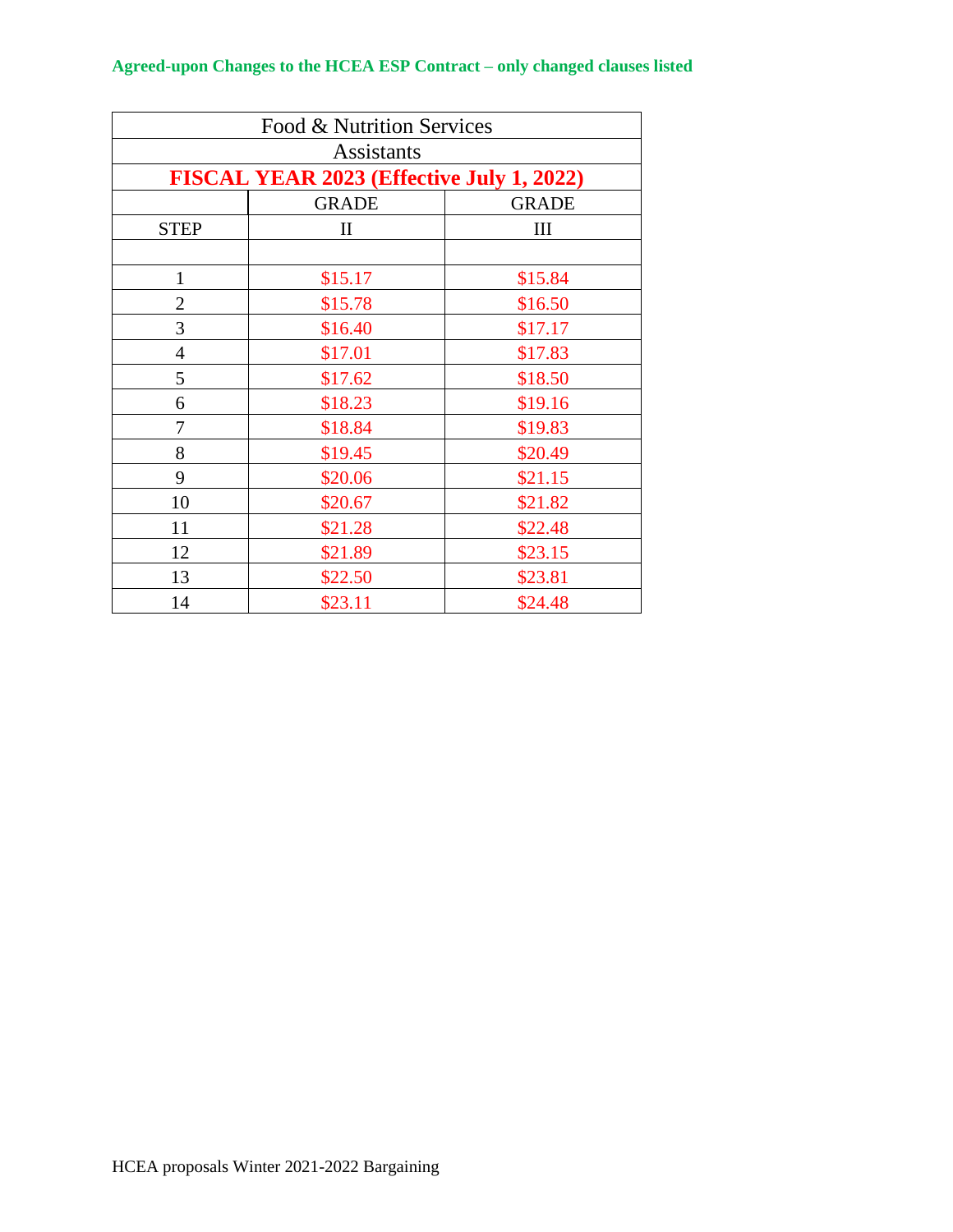### **ARTICLE 18 DEDUCTIONS FROM SALARY**

The Board agrees to deduct from employees' salaries membership dues and assessments for the Howard County Education Association, the Maryland State Education Association, and the National Education Association as said employees individually and voluntarily authorize to deduct through an appropriate written authorization form prepared by the Association. The Board agrees to transmit such monies promptly to the Association.

- 1. Deductions shall be made in equal installments beginning with the last pay in September or the first pay in October, providing the list of names and dollar amounts of those Association members who authorize deductions is presented to the Payroll Department at least ten (10) calendar days prior to the first pay date in October.
- 2. The Association will certify to the Board in writing the current rate of membership dues.
- 3. The Association will give the Board thirty (30) days' written notice prior to the effective date of any change in the rate of dues.
- 4. In the event an employee terminates employment, the Board shall deduct, when possible, the unpaid dues for the current membership year from the employee's final check and transmit these dues promptly to the Association.
- A. Payroll deductions will be available at the request of the individual employee for:
	- 1. Credit Union
	- 2. Educators' Financial Group
	- 3. Fund for Children and Public Education
	- 4. Help-A-Child Fund
	- 5. Horace Mann Life
	- 6. Hospitalization, Health, Major Medical
	- 7. MD State Retirement and Pension System
	- 8. Tax Sheltered Annuities in existence and utilized by unit members during the 1989- 90 school year.
	- 9. Additional tax sheltered annuities as established by the Board of Education based on criteria developed by the Board of Education. It is understood the companies agree to cooperate with the Board in the collection procedures.
	- 10. ESP Association Dues
	- 11. United Teacher Association Insurance
	- 12. United Way (Including Bright Minds Foundation)
	- 13. Voluntary benefits, including short term disability
- C. The Board agrees to deduct charitable contributions from employees' salaries only when the employee has duly authorized such deduction and has voluntarily determined the amount of such a contribution. No individual quotas will be established. Employees shall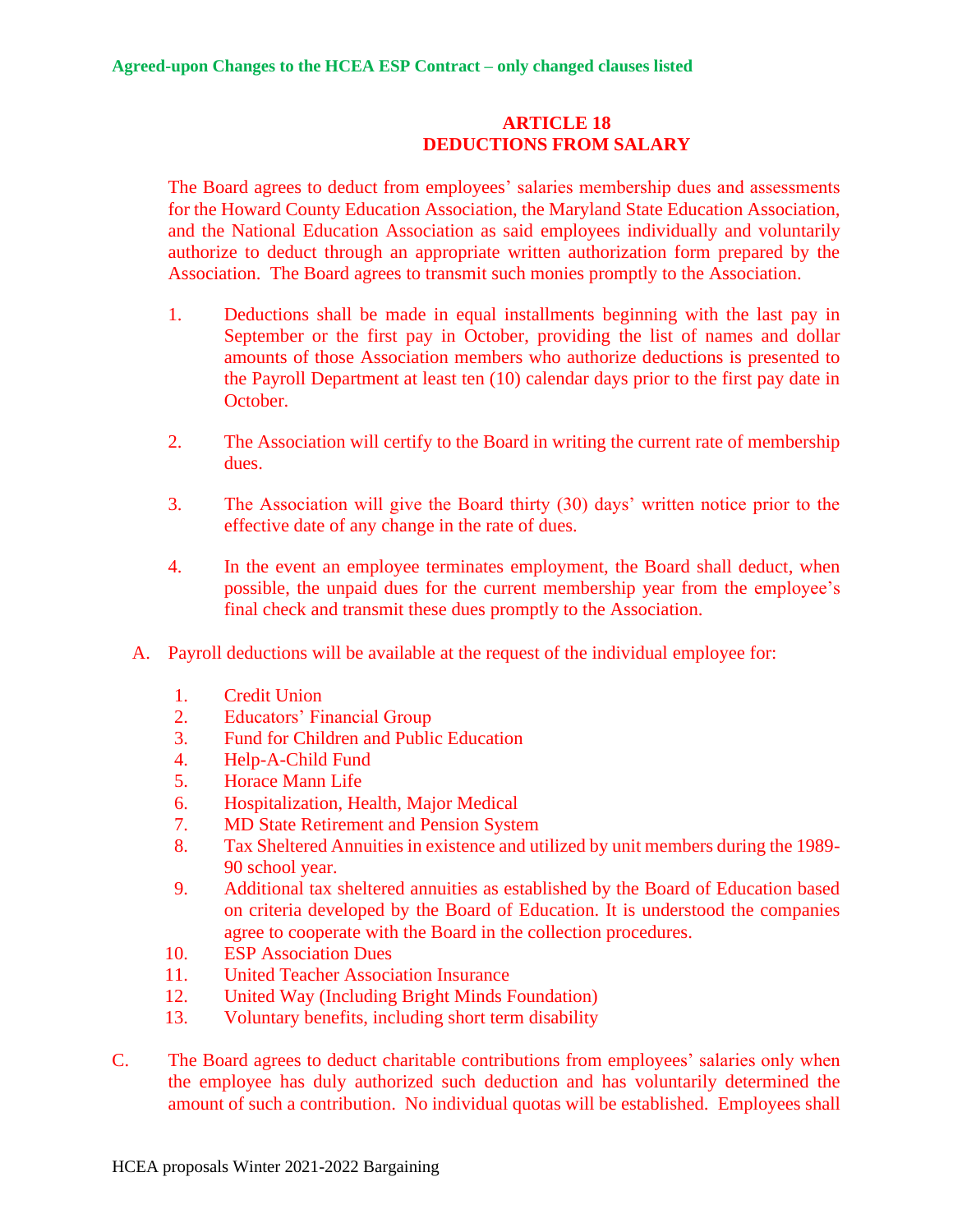not be pressured to give to charities.

D. The rights and/or privileges granted to the Association will not be granted to any other ESP group or organization during the term of this Agreement.

## **ARTICLE 19 18 DURATION**

Unless otherwise provided herein, the provisions of this Agreement shall be effective as of July 1, 20221 and shall continue in full force and effect through June 30, 20232.

For FY24, the parties agree to open the article containing salaries. In addition, each party may choose one other article to open. All other articles will remain intact in FY24.

This Tentative Agreement (TA) is contingent upon the Board of Education receiving or identifying sufficient revenue to fund the fiscal items. In the event the TA is not fully funded for the duration of this Agreement the parties shall engage in further negotiations.

The Association and the Board will reopen negotiations for the 2022-23 school year on a date mutually agreed upon between November  $2<sup>nd</sup>$ , but no later than December  $2<sup>nd</sup>$  unless a later date is mutually acceptable to both parties. The Parties agree that Article 14, Insurance Protection is not subject to negotiations for 2022-23.

In witness whereof, the parties hereunto set their hands and seals this XX day of December 2021.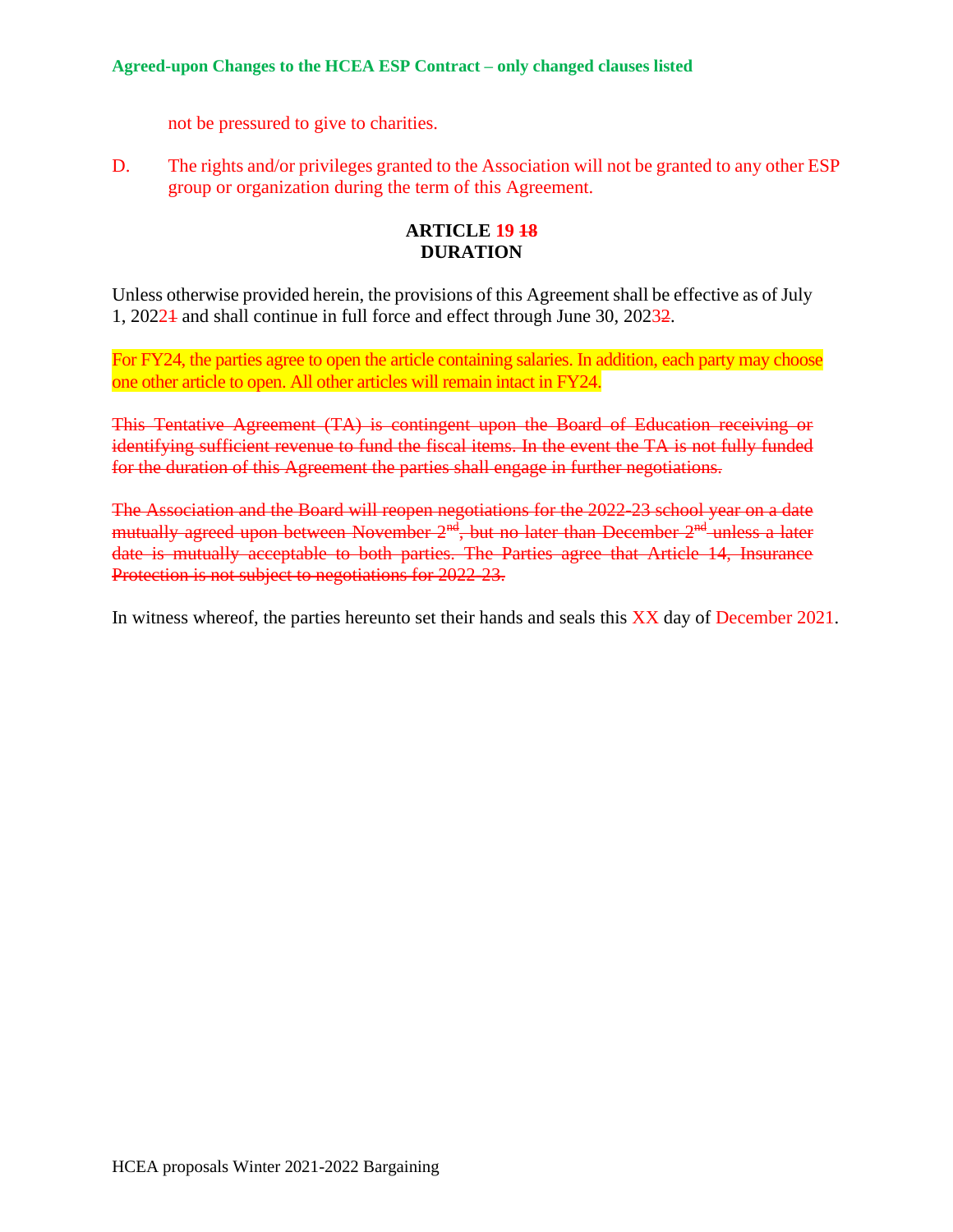## **APPENDIX A Benefits Advisory Committee**

The Board agrees to establish a Benefits Advisory Committee to provide recommendations into maintaining quality and affordable benefits. It is understood that the recommendations of the committee do not constitute negotiations and are only advisory. The focus of the committee shall be to:

- A. Make recommendations on cost containment strategies;
- B. Study, discuss and recommend possible plan design changes and rate setting;
- C. Develop strategies to educate employees regarding benefit plans;
- D. Make recommendations on the insurance fund balance/reserve;
- E. Make recommendations on the HCPSS budget mark for funding employee benefits;
- F. Evaluate insurance vendor bids;
- G. Participate in benefit bid process;
- H. Review monthly reports of claims data s compared to the projection of costs to be aware of the trends.

The Benefits Advisory Committee will be provided with full access, within HIPAA guidelines, to plan utilization and vendor performance, outcome and cost data, including vendor contracts, to facilitate their work towards increasing market transparency and reducing costs.

The Benefits Advisory Committee will meet at least six (6) times per year. The committee will report to the Chief Business and Technology Officer on its work as needed. A copy of their report(s) will be forwarded to the Association/Union president for possible use in negotiations.

The composition of the committee will include up to three (3) representatives appointed by and representing the Board, one (1) representative from each bargaining unit within the Association/Union (e.g., HCEA-Certificated and HCEA-ESP) appointed by the President who is a current employee or the president may appointment themselves himself/herself, one (1) representative from each of the other employee groups appointed by their president or the president may appoint themselves himself/herself, and one (1) person representing the retired employees' association.

The Association/Union representative appointed to the committee shall be released from his/her their duties, if necessary, for meetings of the committee without loss of salary whenever such meetings are held during the duty day.

Once appointed, the Committee will elect a chairperson and vice chairperson from the employee/retiree representatives group. The committee shall develop operational procedures to assist them in their work, which may include subject matter experts, to support the focus of the committee as indicated above.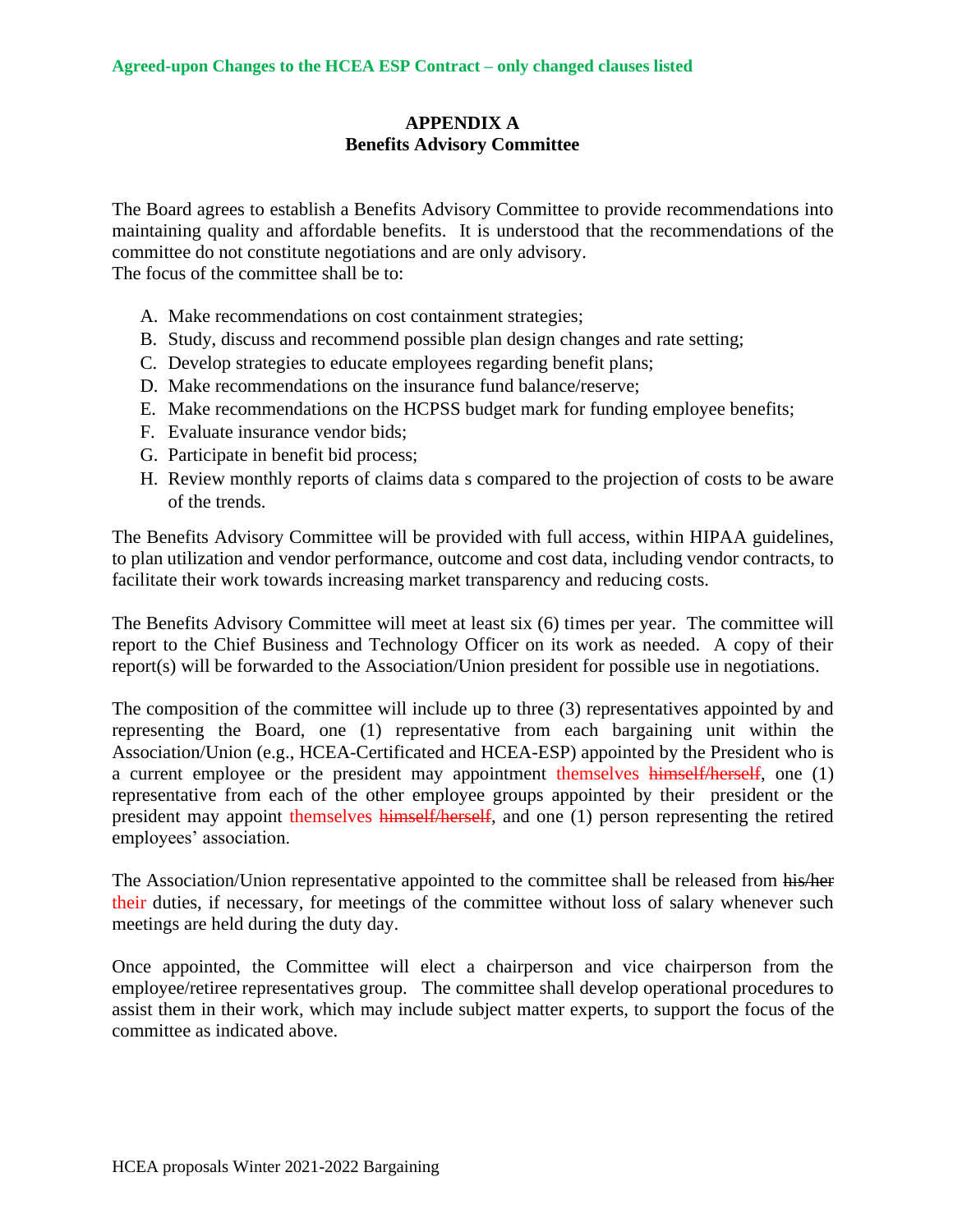#### **APPENDIX B**

#### **FAMILY CRISIS LEAVE EXCHANGE**

The purpose of the Family Crisis Leave Exchange (FCLE) is to provide sick leave to HCEA-ESP unit members after their accumulated sick leave, personal leave, annual leave, and any other paid leave available to them (e.g., Workers' Compensation) has been exhausted. The exchange is intended solely for situations that are catastrophic and lifethreatening to members of their immediate family and that require a unit member to be temporarily absent from their assignment. This leave is not available for an employee's personal illness or injury. The exchange will be funded by voluntary contributions of sick, personal, or annual leave from HCEA-ESP unit members. For a definition of "accumulated", please see Article 1.5.I.

#### **Rules & Eligibility**

1. A request for leave may be made only relating to a catastrophic and life-threatening illness or injury of a member of the immediate family that qualifies as a "medical emergency" under IRS Regulations.<sup>1</sup> Immediate family member means the unit member's spouse, child, or parent. Child includes the biological, adopted, foster, step, legal ward, or child of a person who stands in the shoes of a parent to that child. (See BOE Policy 7100 Family Medical Leave)

#### **Functions**

4. If the application is approved, the Committee will notify potential voluntary contributors in the following order:

- A. applicant's spouse, if the spouse is an active HCPSS employee
- **B.** unit members at the applicant's worksite  $(s)$
- C. unit members at other work sites (if needed)

#### **Contributions**

- 1. Spousal volunteers who wish to contribute any of their earned sick, personal, or annual leave must have a minimum of five (5) accrued leave days remaining after the contribution.
- 2. Other volunteers who wish to contribute any of their earned sick, personal, or annual leave must have a minimum of fifteen (15) accrued leave days remaining after the contribution.
- 3. Contributions from other volunteers are limited to a maximum contribution of two (2) earned days in any individual case as follows: